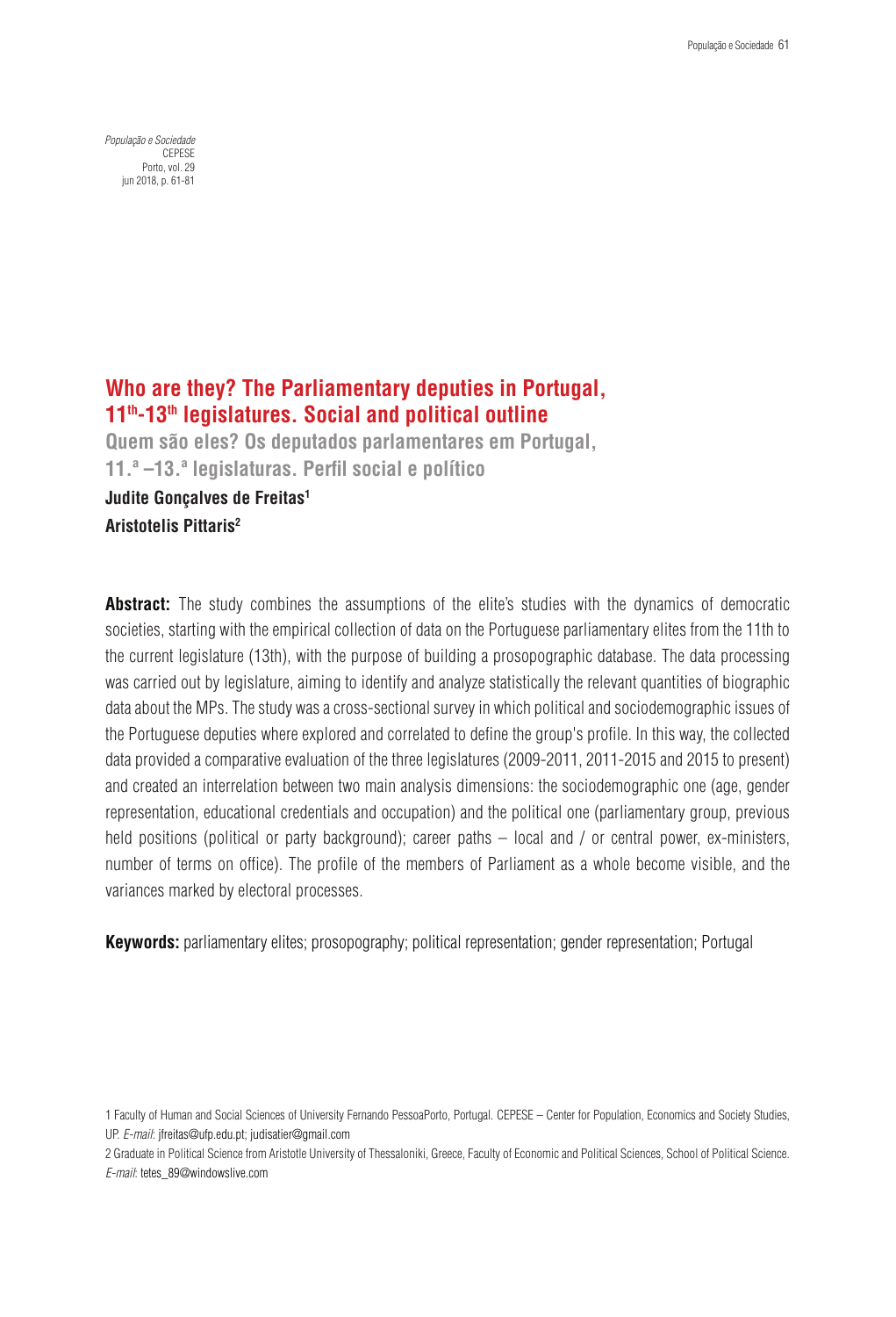**Resumo:** Este estudo articula os pressupostos dos trabalhos sobre elites com a dinâmica das sociedades democráticas, principiando com a recolha empírica de dados sobre as elites parlamentares portuguesas da 11ª até à atual legislatura (13ª), com o propósito de construir uma base de dados prosopográfica. O processamento dos dados foi realizado por legislatura, com o objetivo de identificar e analisar estatisticamente a quantidade e a qualidade de dados biográficos relevantes sobre os deputados parlamentares. Trata-se de um estudo global, no qual as dimensões política e sociodemográfica caraterizadoras do perfil dos deputados portugueses foram exploradas e correlacionadas com o objetivo de definir o perfil sociopolítico do grupo. Neste contexto, os dados recolhidos e sistemática e estatisticamente tratados possibilitaram o estudo comparado das três legislaturas (2009-2011, 2011-2015 e 2015 até ao presente), e permitiram o estabelecimento de uma relação entre as duas principais dimensões análise: a sociodemográfica (idade, representação de género, níveis de escolaridade e ocupação) e política (grupos parlamentares, posições anteriores ocupadas (antecedentes políticos ou partidários), planos de carreira (poder local e/ou central, ex-ministros, número de mandatos). O estudo define o perfil dos membros do Parlamento Português como um todo e as oscilações marcadas pelos processos eleitorais.

**Palavras-chave:** elites parlamentares; prosopografia; representação política; representação de género; Portugal

## **Introduction**

This article presents a social and political account of Portuguese members of Parliament (henceforth MPs) from the 11<sup>th</sup> to the 13<sup>th</sup> legislature<sup>3</sup>. The study method was founded on the elaboration of a database with biographical data on the website of the Portuguese Parliament (main source). Using the prosopographical method as that explained in most of any studies published in recent times on the subject of contemporary political elites (ALMEIDA, 2012; MAGONE, 2000 *et al.*). The prosopographical approach allowed not only organizing collected data but also the statistical analyses. Nowadays, «elites and social distinction have a long vibrant history» (VERGARA, 2013, p. 32). Traditionally, the study of the elites and the social structures of power is a well-developed subject in Classic Antiquity (FOSSEY, 1995) or in medieval political societies (BULST; GENET, 1986). The recent theorists of political sociology, mostly since the 60s until today, highlighting the existence of 'distinct qualities' (social distinction) and/or 'class domination' in modern societies furthering the studies of elites in democratic societies (BOUDIEU, 1984; DOMHOFF, 2012)<sup>4</sup>. Currently, the prosopographic studies of elites in modern democracies are a way to analyze the social changes in the power structures (MAGONE, 2000; VERGARA, 2013). In this context, the topic analysis is inserted in line studies of European national parliamentary elite's that sets out to define relevant questions and sub-questions in the social, political and legislative structures, which is consistent with standard issue analysis (BEST; COTTA, 2000).

The aim of this study is to describe and to analyze the main technical features of the parliamentary elites during this short but troubled political period concerning the Financial Crisis of 2008 to the Economic Adjustment Programme for Portugal.

<sup>3</sup> The biographical data of MPs were collected and processed on the Portuguese Parliament's website. We want to thank Pedro Tavares de Almeida and José Magone for making their published data available, namely for the First Portuguese Republic (1910-1926) and since the beginning of the Second Portuguese Republic (1976) until 1999, respectively.

<sup>4</sup> There are many academic studies on political elites, from the classic theses of MOSCA (1896) and PARETO (1901). A synthesis can be found in Vergara, 2013.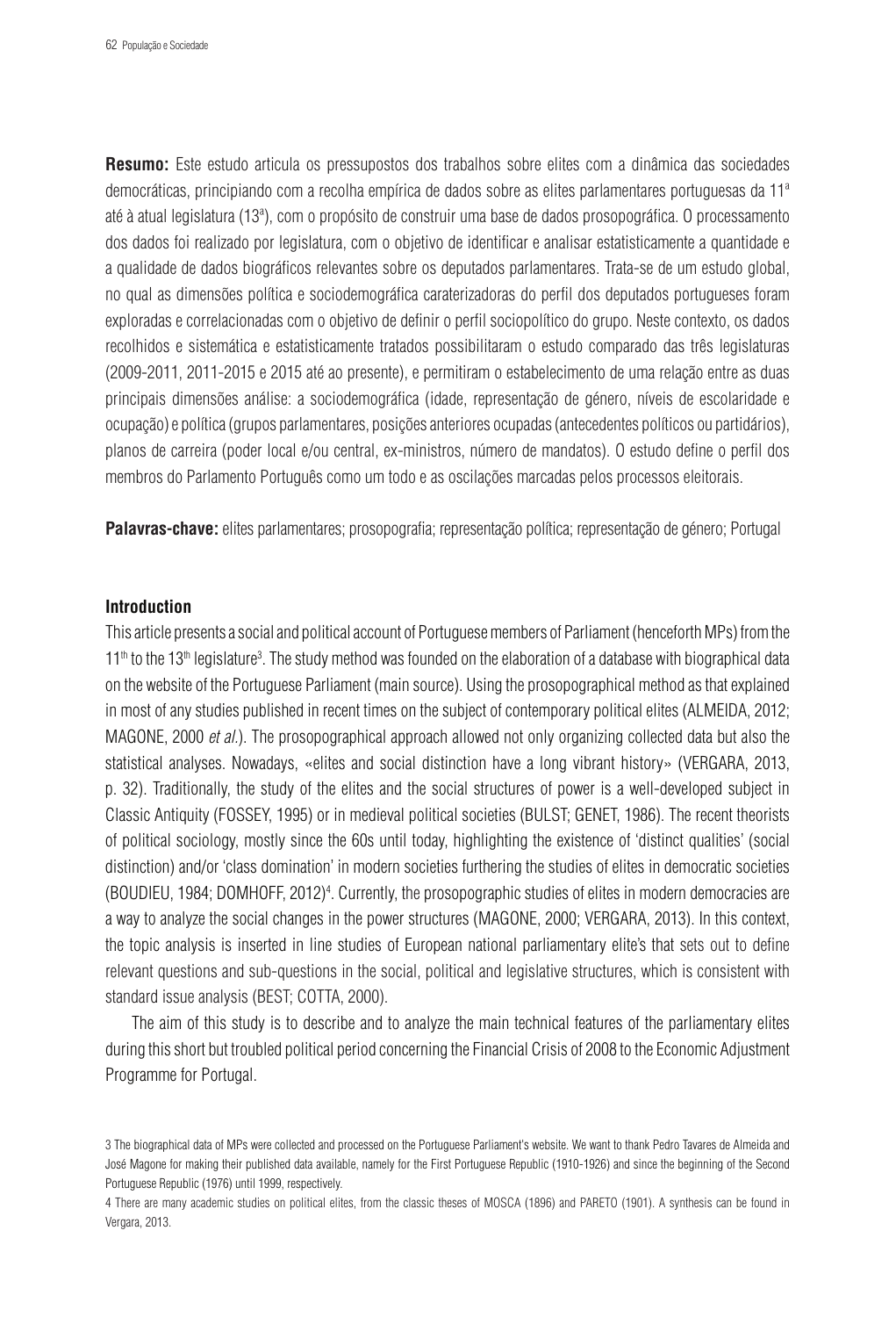In this framework**,** the selection of these three legislatures (2009-2011, 2011-2015 and 2015 until today) is based on three main reasons of a different matter: First, in a practical way, we have access to primary sources on the website of the Portuguese Parliament with biographical data of the deputies. This site offers all the historical and current parliamentary records and most of the data are available online. A second reason, concerning policy, is that by working on the 11<sup>th</sup>, 12<sup>th</sup> and 13<sup>th</sup> legislatures we can formulate the following working hypothesis: who were the deputies that dealt with the Economic Crisis of 2008, the Memorandum of Understanding (2011), the Troika Financial Bailout and the Economic Adjustment Programme for Portugal (2011-2014) 5 . *The* last but not the least goal, reports to the distinct electoral results, in three electoral processes (2009, 2011 and 2015). In fact, the nationwide parliamentary elections provide rewarding material for a political and social account of Portuguese deputies in the 2009-2018 period. The size and scope of the data we collectand processing in a prosopographical database allowed for a comparative political and socio-demographic evolution of the parliamentary composition in the three legislatures to highlighting the major changes. In these sense, the prosopographical study of parliamentarians is based on the analysis of tenure deputies of the three legislatures, underlying the following criteria: political-party parliamentary distribution map, previously held positions, and number of terms in office, age, political background, educational studies, gender representation. Our interest is to analyze the political and social changes in parliamentary physiognomy by comparing the features of the Legislative Assembly configuration which occur in the three legislatures. In the same way, the data will be compared with other political cycles or periods (the First Portuguese Republic, 1910-1926, and the Second Portuguese Republic, 1976 onwards).

 The changes in the profile of the Portuguese Constitutional Assembly, following electoral processes, were related to different political moments. In democracy times, namely between 1976 and 1987 (1<sup>st</sup> to 4<sup>th</sup> legislatures), Portugal experienced eleven legislative processes (1976, 1979, 1980, 1983 and 1985) and four times legislative assembly was dissolved before the end of its normal mandate for various political reasons: prime ministers layoffs, rejection the confidence vote in the government and president of the Republic dissolved the Assembly of the Republic. «Moreover, until 1987, the legislatures were quite fragmented: no party was able to gain an absolute majority, which was quite destabilizing for a young democracy» (MAGONE, 2000, p. 357). In fact, this period seams to correspond to a first political cycle of the Portuguese modern democracy dominated by party divisions and electoral minorities that conditioned the achievement of fragile and temporary coalitions.

> The year 1987, however, can be considered the turning-point in the development of the Portuguese democracy. The absolute majority gained by PDS in 1987, and again in 1991, was an important factor in promoting the stabilization, routinization, and professionalization of the Portuguese Assembly of the Republic (MAGONE, 2000, p. 357).

From then, a tendency towards bipolarization of the party domain between PS (centre-left) and PSD (centreright), that triumph with some electoral majorities (1987, 1991 and 2005) and electoral minorities that controlled the legislature to the end (1995).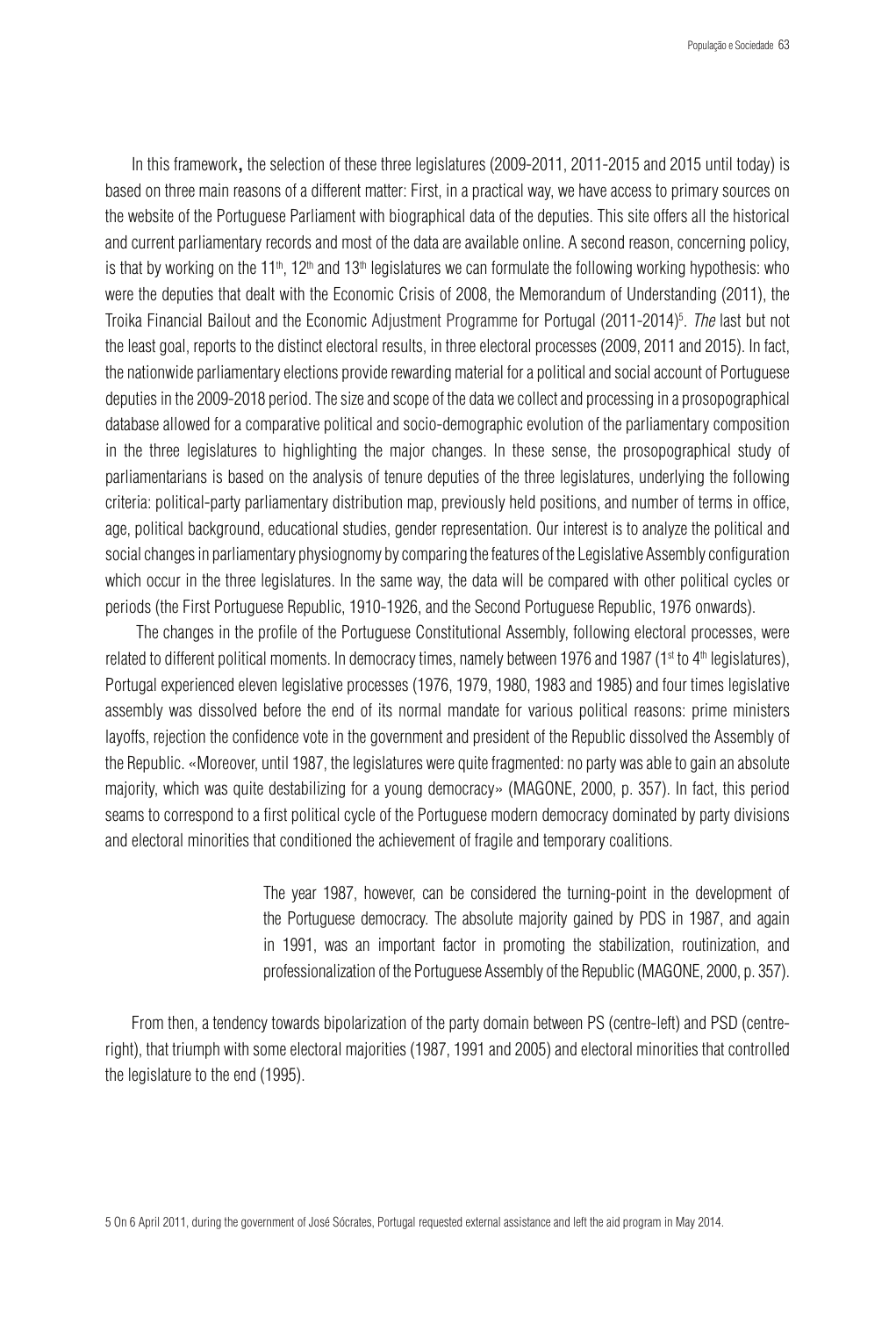A recent long-term study highlights the growing trend towards for the bipolarization between the PS and the PSD in Portuguese society, since 1987 until 2009, associated to a higher level of government stability and the primacy of the experts (PINTO; ALMEIDA, 2017, p.118). This pattern has been changing in the 2009<sup>6</sup>, 2011<sup>7</sup>, and more clearly in the 2015 legislative elections, with an agreement that promoted a coalition between the PS (centre-left) and the radical left (BE – Bloco de Esquerda and CDU-PEV – Coligação Democrática Unitária-Partido Ecologista "Os Verdes"). From the parliamentary composition, the party contract allowed the formation of a left majority (52.9%) in the assembly seats. For the first-time, the parliamentary support of the left-wing parties (PCP-PEV and BE) ensured the parliamentary support of the executive of António Costa (PS secretary-general).

## **Table 1**

The Portuguese Legislative Assembly (2009, 2011, 2015)

| <b>Parties</b>                           | 2009 |       | 2011         |       | 2015         |       |  |
|------------------------------------------|------|-------|--------------|-------|--------------|-------|--|
|                                          | n    | $\%$  | $\mathsf{n}$ | $\%$  | $\mathsf{n}$ | $\%$  |  |
| PS (Partido Socialista)                  | 97   | 42.17 | 74           | 32.17 | 86           | 37.39 |  |
| PSD (Partido Social Democrata)           | 8    | 35.21 | 108          | 46.95 | 89           | 38.69 |  |
| CDS-PP (Partido Popular)                 | 21   | 9.13  | 24           | 10.43 | 18           | 7.82  |  |
| BE (Bloco de Esquerda)                   | 16   | 6.95  | 16           | 6.9   | 19           | 8.26  |  |
| PCP-PEV (Coligação Democrática Unitária) | 15   | 6.52  | 8            | 3.47  | 17           | 7.39  |  |
| PAN (Pessoas - Animais - Natureza)       |      |       |              |       |              | 0.43  |  |
| <b>Total</b>                             | 230  |       | 230          |       | 230          |       |  |

Source: www.cne.pt (own elaboration).

 At first, in 2009, in the legislative elections, the PS (centre-left) won with 36.55% of votes, and PSD (centreright), the second party-political force, had 29.11% of votes. The worsening economic crisis effect and the austerity program overthrow the socialist government. The June 2011 elections changed the Portuguese political map, and promoted a centre-right coalition (PSD and CDS-PP) that impose the Troika financial bailout and austerity measures, including several social reforms (FREIRE; LISI; LEITE, 2014). In the last legislature (presentday), outgoing prime minister Pedro Passos Coelho's centre-right party won the 2015 election but failed to muster a coalition. António Costa (Prime Minister), secretary general of the Socialist Party, the second political force in the Constitutional Assembly, signed agreements with the Left Bloc (BE), Communist Party (PCP) in coalition with The Greens (PEV). The two PS alliance partners, a couple of smaller left*-*wing parties, guaranteeing a majority in Parliament and ensure political stability. This coalition government announced the 'turn the page on austerity'. The political changes in Portuguese Parliament promoted several changes of the MPs that will be analyzed in this prosopographical research that has the goal of knowledge about patterns of relationships and

<sup>6</sup> Minority government of José Sócrates (PS) resigns in March 2011 after the rejection of the Economic Adjustment Programme.

<sup>7</sup> The president of the Republic, Aníbal Cavaco Silva, invites the president of the most voted party, Passos Coelho, to form a government with parliamentary support of CDS-PP, forming a center-right government.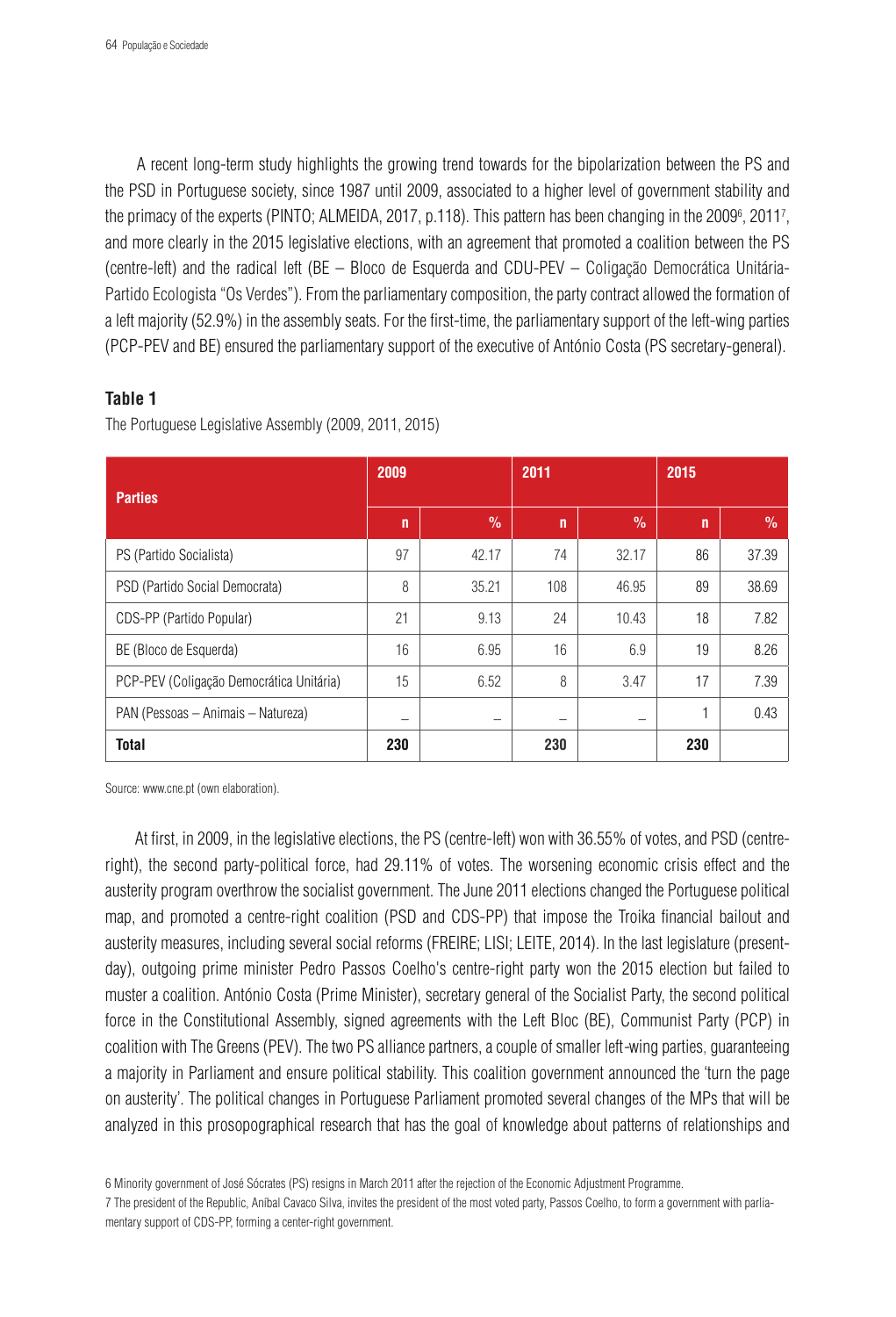activities of parliamentary members in the last legislatures.

 In the first point, we proceed to sociodemographic analysis (age, gender, education, occupation); secondly, in order to examine the political structure of the Portuguese constitutional assembly, is done a multiple political career-line analysis.

### **1. Sociodemographic analysis**

### 1.1 Age profile of MPs

The average age of Portuguese MPs remains almost the same through the three legislatures, and although a slightly increasing from 45.2 y.o. to 45.5 y.o. to 4.9 y.o. It's an average of seven years less than France in 2007, with 52.2 y.o. (FRANÇOIS; GROSSMAN, 2011, p. 368), and five years than United Kingdom in 2017 (BARTON; AUDICKAS, 2016, p. 5), but much higher than the average age of Portuguese deputies of the First Republic, which ranges between 36.9 in 3<sup>rd</sup> legislature and 42.8 in 7<sup>th</sup> legislature (ALMEIDA, 2012, p. 43). If we look at the gender variable we will see that men deputies were even ten years older than women, as it happens, namely in the 13th legislature<sup>8</sup>.

If we move to age groups now the huge majority, around 60% of deputies, men and women, are between 40 and 60 years old, following by the category of under 40 (26.5%, 28.8% and 23.5%) (Graph 1). And again, the deputies from 11<sup>th</sup> to 13<sup>th</sup> legislatures are much older than the deputies of the Portuguese First Republic, whose percentages were 54.8% for the ones under 40 and 34.6% for the ones between 40 and 60 (ALMEIDA, 2012, p. 42). Nonetheless, compared with 1990s, when most of the MPs were elected over 50 years, specifically in the sixth (1991-1995) and seventh (1995-1999) legislatures (MAGONE, 2000, p. 359). Since the 2010s there are a tendency to increasing the number of older MPs: between 70 to 75% of the parliamentary deputies are over 40 years old, and a great part of them have more than 50 (Table 2).

## **Graph 1**



Age groups of MPs (%)

Source: Biographical data of the website of the Portuguese Parliament (own elaboration).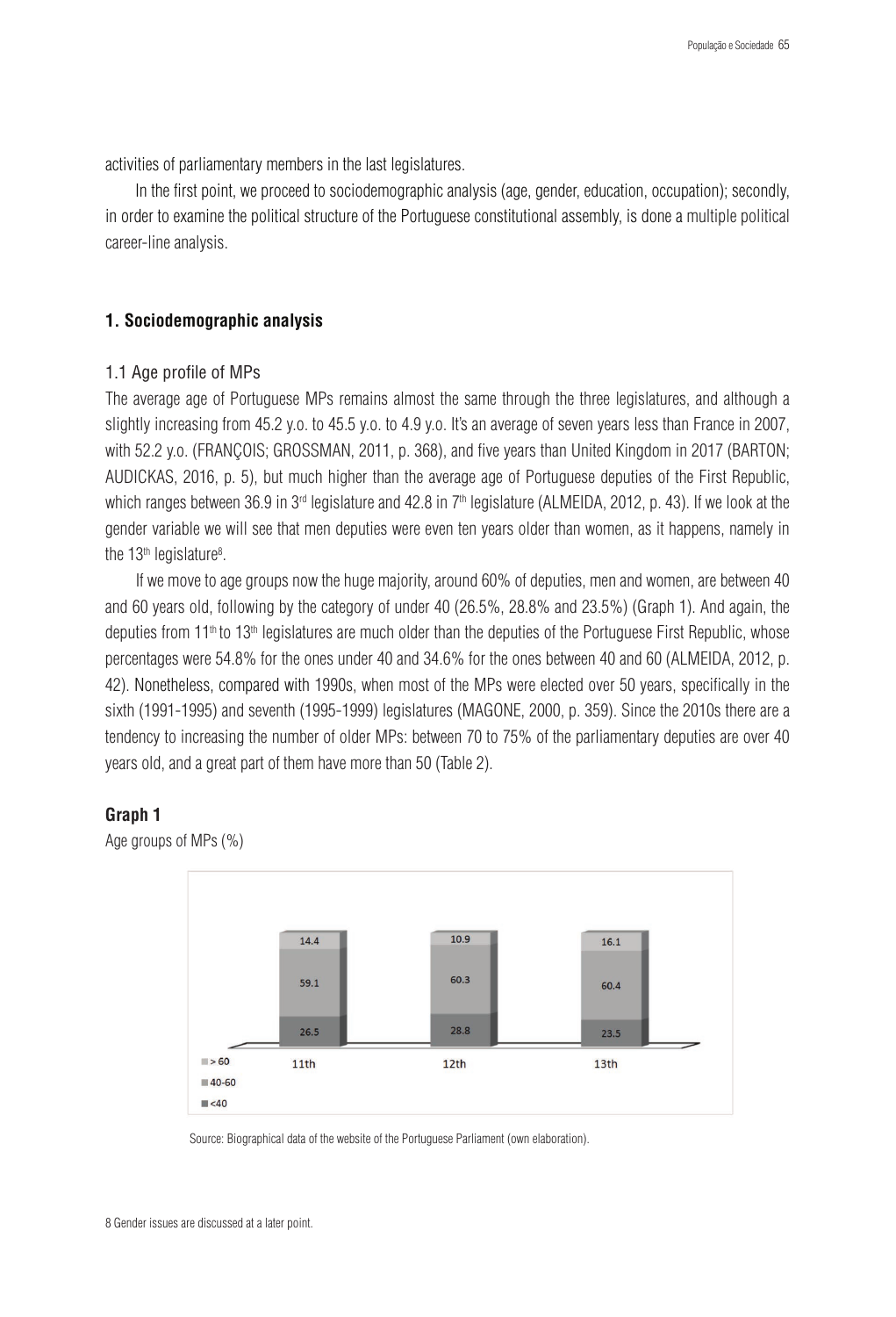# **Table 2**

The age ranges of Portuguese MPs (2009-2018)

| <b>Legislatures</b>                       | Age ranges     |       |       |       |       |                |  |  |  |  |
|-------------------------------------------|----------------|-------|-------|-------|-------|----------------|--|--|--|--|
| (number and % of deputies)                | $20 - 29$      | 30-39 | 40-49 | 50-59 | 60-69 | 70-79          |  |  |  |  |
| 11 <sup>th</sup> Assembly of the Republic | 8              | 53    | 63    | 73    | 31    | $\overline{2}$ |  |  |  |  |
| $\%$                                      | 3.47           | 23.04 | 27.39 | 31.73 | 13.47 | 0.86           |  |  |  |  |
| 12 <sup>th</sup> Assembly of the Republic | $\overline{7}$ | 59    | 78    | 60    | 24    |                |  |  |  |  |
| $\%$                                      | 3.05           | 25.76 | 34.06 | 26.2  | 10.48 | 0.43           |  |  |  |  |
| 13 <sup>th</sup> Assembly of the Republic | 10             | 44    | 74    | 65    | 35    | 2              |  |  |  |  |
| $\%$                                      | 4.34           | 19.13 | 32.17 | 28.26 | 15.21 | 0.86           |  |  |  |  |

Source: Biographical data of the website of the Portuguese Parliament (own elaboration).

From the data provided by the Inter-Parliamentary Union for 2016, Portugal was ranked  $28<sup>th</sup>$  concerning the deputies under 40 years old, placed under Italy (10<sup>th</sup> with 32.8%) and Spain (14<sup>th</sup> with 14%) but above Greece (85<sup>th</sup> with 12%) and France (105<sup>th</sup> with 7.6%) (Inter-Parliamentary Union, 2016b, p. 24). In the same essay, Portugal was ranked 46<sup>th</sup> (along with India) out of 88 countries with 2.2% of deputies under 30 years old. It is placed under Italy (6<sup>th</sup> with 6.6%) but above the average 1.9% for the whole world (Inter-Parliamentary Union, 2016b, p. 4). However, in our research we found that in 2015 elections 4.4% of the deputies were under 30 years old and therefore that places Portugal in the 21 $\mathrm{^{st}}$  position $\mathrm{^{9}}$ .

On the relationship between age and party identification, the right wing CDS-PP had the youngest deputies, although we can detect a slight increase in 2015 that places it near the left-wing BE. The centre-right party (PSD) moves in the opposite direction with a decrease of the average age in 2015. The center-left PS had always the older deputies, with the maximum of 51.2 years old in 2015. As for the left parties, PCP is extremely stable in all three legislatures. It seems that the partisanship increases with the age. The BE records an increase of more than 2 years in 2011, in the elections when it lost half of its MPs (from 16 in 2009 remained only 8).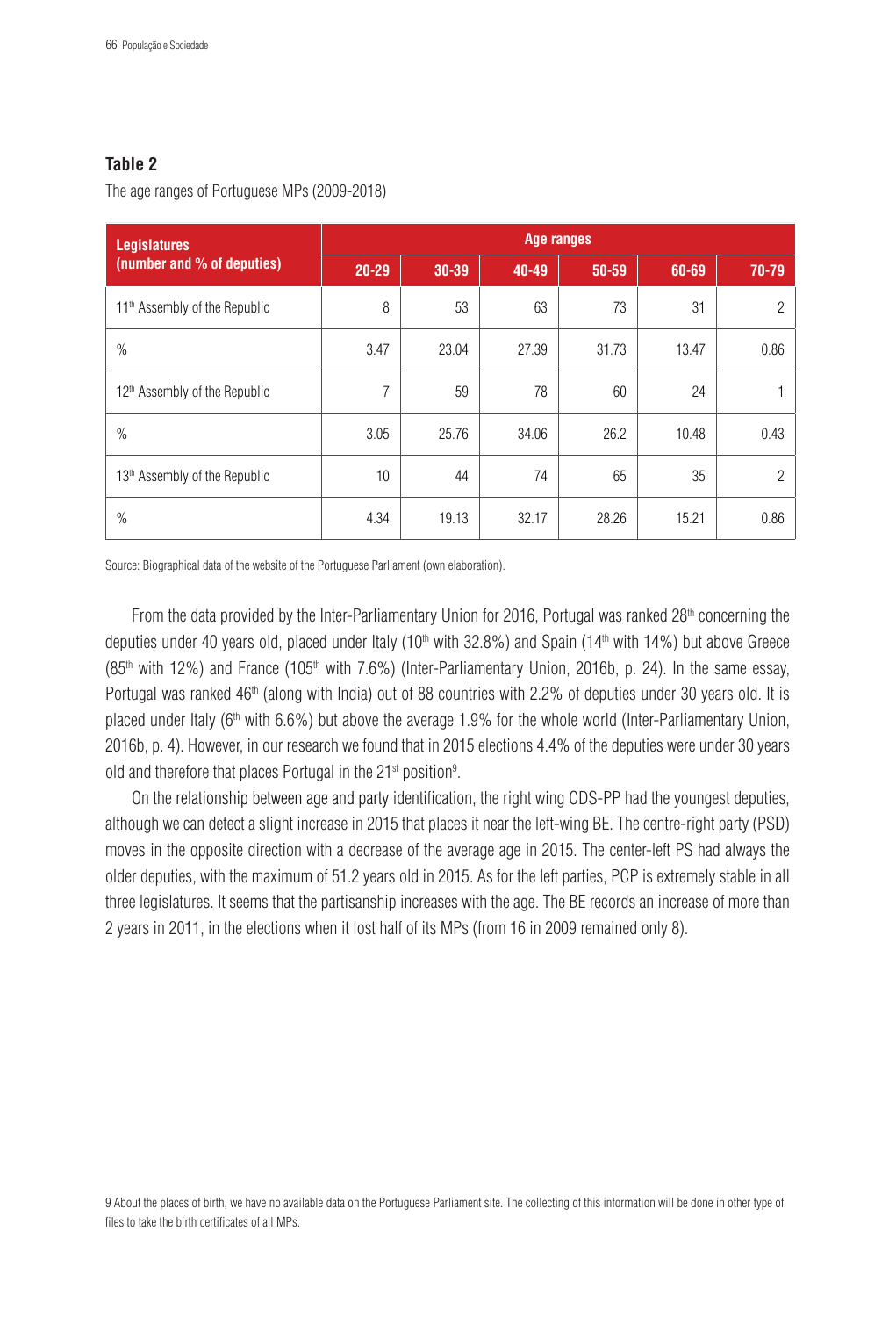## **Graph 2**

Average age of MPs by political party (years)



Source: Biographical data of the website of the Portuguese Parliament (own elaboration).

### 1.2 Gender representation of MPs

Nowadays there are many studies about the gender representation in the Parliaments and women in politics, putting the relevance in the elimination of discrimination on different grounds, including sex (RIVIÈRE-DE FRANCO, 2014). The European gender parity movement represented by Declaration of Atenas (1992) recognized «women's under-representation in the decision-making bodies of Europe's members states as a democratic deficit» is an awareness moment of the gender imbalance in political activities (PRAUD; DAUPHIN, 2010, p. 22). Gradually, in Western European countries, some measures and constitutional reforms, add to increasing women's political participation and representation<sup>10</sup>.

In Portugal, the promotion of equality between women and men on politics had a great step with the enactment of the Organic Law on Parity gender for Parliament, European Parliament and Local Authorities enacted in 2006 to ensure a *minimum* representation of 33% of each sex to political bodies (*Lei Orgânica* n. 3/2006, 21st of August). In comparative politics field our neighboring country – Spain –, «the gender quota law of 2007 operated in conjunction with both the electoral and party systems in the legislative elections in 2008 and 2011, to get a gender presence balance in the elected house (ie, a minimum of 40% for each gender)» (TRUJILLO; PÉREZ, s.d., p. 3). In Spain, the last general elections of 2016, the representation of women in the parliament reached 39.4%; a higher value than in the Portuguese Parliament with a value of 34% (LOMBARDO; VERGE, 2017, p. 304).

In the relation gender and parties, the two right parties increased their proportion of women deputies in 2015: PSD from 27.2% (2009) to 36% (2015) and CDS-PP from 23.8% (2009) to 38.9% (2015). On the center-left, PS remained fairly stable, having values between the 33% (2009) to 30.2% (2015). In the left, there are big differences. PEV with only two deputies had always a 50% of women representation. BE also was always above the 30%, with 37.5% in 2009, 50% in 2011, though decreased to 31.6% in 2015. The exact opposite happened to PCP-PEV that has a great increased to 41.2% in 2015 from the 20.0% in 2009 and 18.8% in 2011.

10 At this point, our interest is considering the establishment of representative democracy – gender representation – in the Portuguese Assembly and do not discuss the relationship between descriptive representation and substantive representation. For this subject see PITKIN, 1967.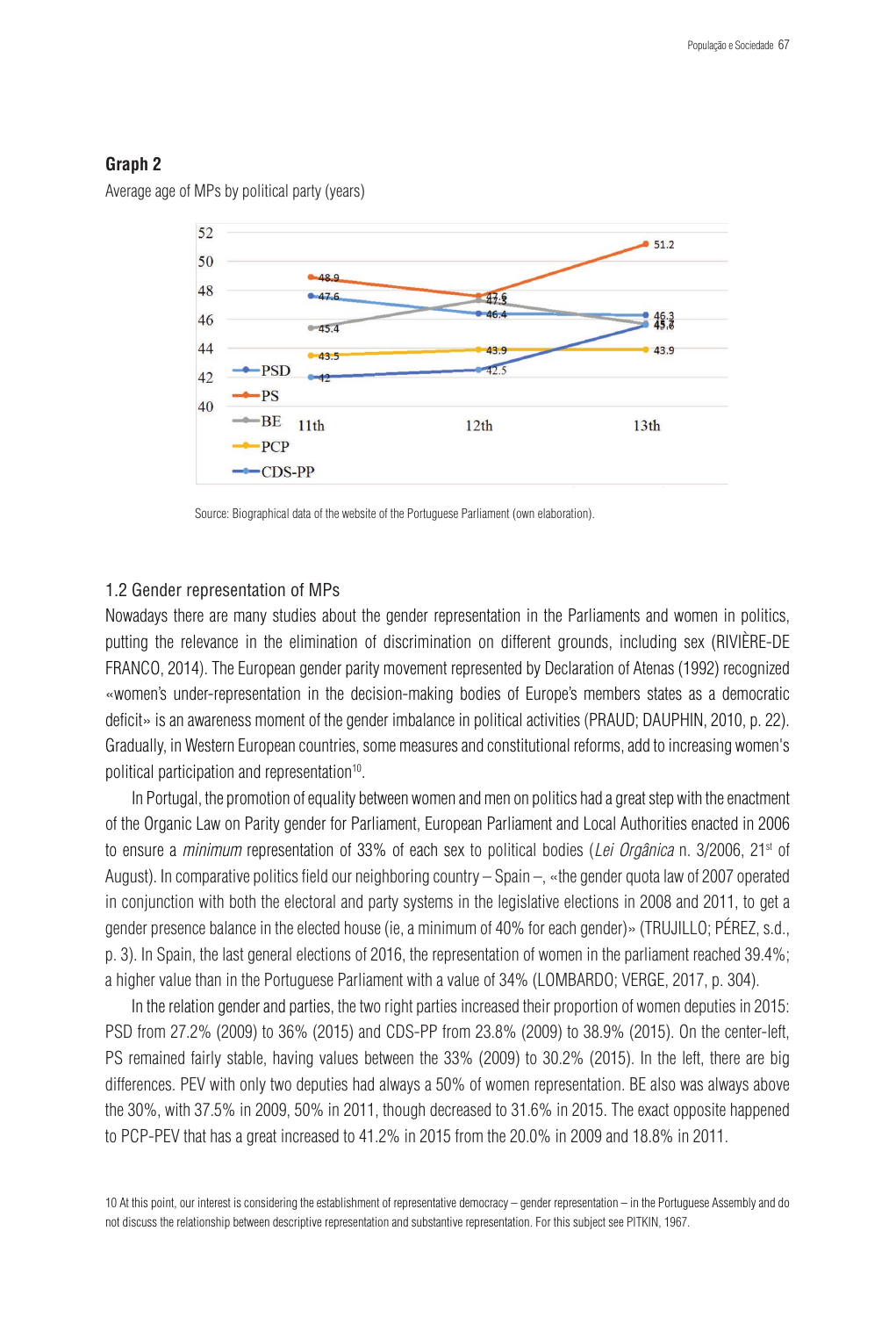# **Table 3**

Woman MPs by political party (%)

| <b>Political party</b> | 11 <sup>th</sup> legislature<br>(%) | 12 <sup>th</sup> legislature<br>(%) | 13 <sup>th</sup> legislature<br>(%) |
|------------------------|-------------------------------------|-------------------------------------|-------------------------------------|
| PSD                    | 27.2                                | 28.7                                | 36.0                                |
| PS                     | 33.0                                | 32.4                                | 30.2                                |
| CDS-PP                 | 23.8                                | 20,8                                | 38.9                                |
| BE                     | 37.5                                | 50.0                                | 31.6                                |
| PCP-PEV                | 20.0                                | 18,8                                | 41.2                                |

Source: Biographical data of the website of the Portuguese Parliament (own elaboration).

The Graph 3 accomplish the whole relation between women's and men's access to elected seats in Portuguese Parliament in the three legislatures (11<sup>th</sup> to 13<sup>th</sup>). All two major political parties (PS and PSD) were led by men, but women's parliamentary representation ensured in general by 29.6% (11<sup>th</sup> legislature), 29.1% (12<sup>th</sup> legislature), and in the  $13<sup>th</sup>$  legislature there is an increase for  $33.9\%$ , being in accordance with the law of parity.

# **Graph 3**



Men's and Women's representation (%)

Source: Biographical data of the website of the Portuguese Parliament (own elaboration).

To see, in comparative terms, international global values, in the Inter-Parliamentary Union essays about the Women's in Parliament, Portugal, in 2009 and 2011 times was close to achieve the 30% target. That was also a result of the new electoral agreement that required that political parties will have to nominate women candidates at least at a ratio of one out of three candidates, as we said (Inter-Parliamentary Union, 2011, p. 2-4).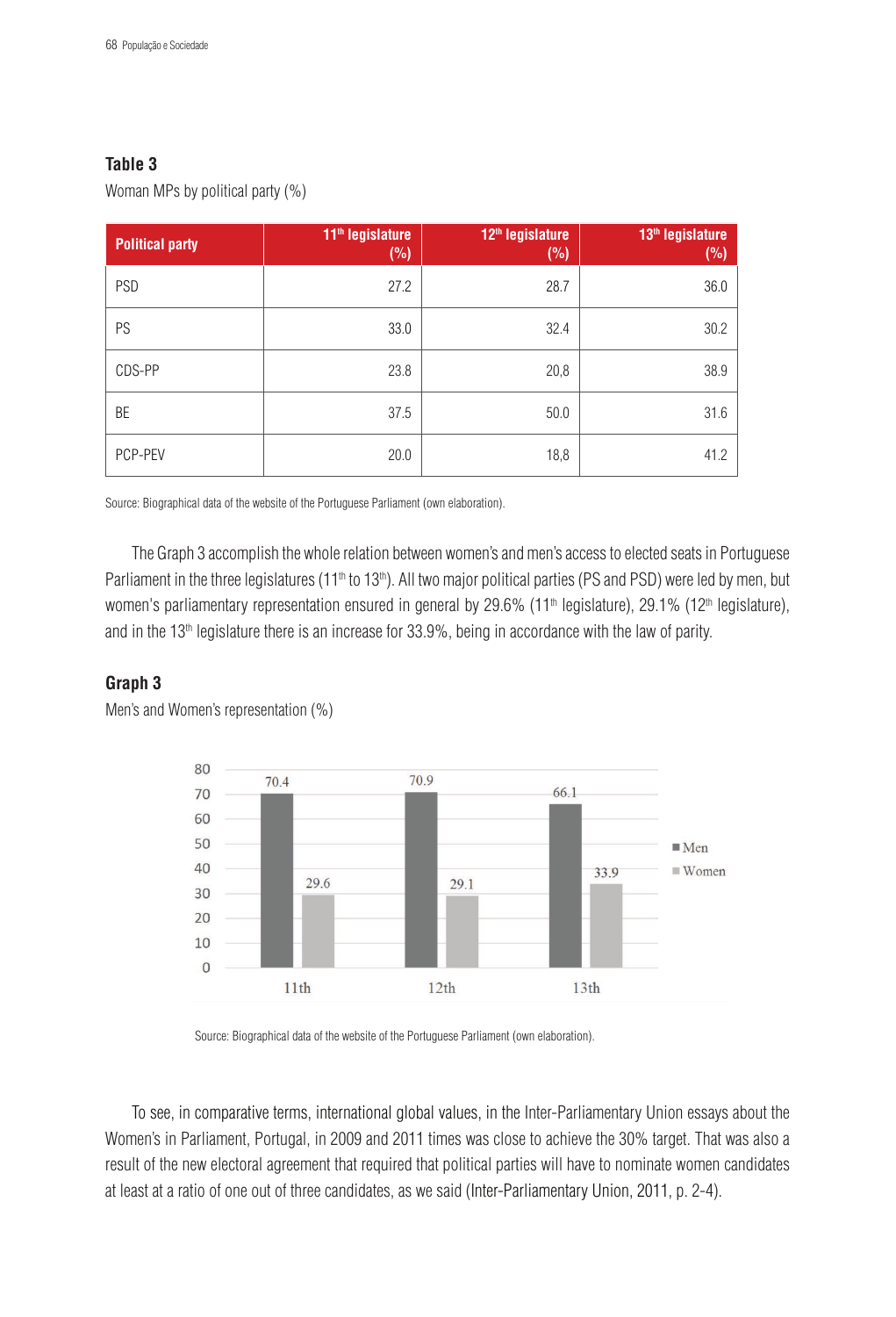In global statistics, Portugal in 2009 ranked the  $10<sup>th</sup>$  position under South Africa (1<sup>st</sup> with 43.5%), Germany ( $6<sup>th</sup>$  with 32.8%), but over Greece ( $23<sup>rd</sup>$  with 17.3%) and France (with 17.3% as of 2007) (François & Grossman, 2011, p. 367). It had also a higher proportion than Europe (21.4%).

In 2011, Portugal ranked in the 14<sup>th</sup> position under Andorra (1<sup>st</sup> with 50%) and Spain (7<sup>th</sup> with 36%). It was one of the 26 countries in which a decrease of the number of women deputies took place, among Spain, Cyprus, Estonia and others. The «electoral realignments» in these countries, partially due to the economic crisis had as one of their result the replacement of women deputies by men of the incoming party or coalition (Inter-Parliamentary Union, 2011, 2-5).

Lastly, for 2015, Portugal was one of the five countries that at first time entered in the 30%+ group. That year it was ranked 12<sup>th</sup> under Mexico (1<sup>st</sup> with 42.4%), Spain (3<sup>rd</sup> with 40%), but over UK (16<sup>th</sup> with 29.4%) and Greece (25<sup>th</sup> with 19.7%). From the 4453 Portuguese candidates the 1900 or the 42.7% were women, although with the small success rate for election in Parliament of 3.8% (Inter-Parliamentary Union, 2016a, p.1, 5 and 11).

## 1.3 School and university background of MPs

For all three legislatures, nine out of ten of all deputies have a bachelor's degree and that means that contrary to the conclusions about Italy, education is still very significant for the entrance in the Portuguese Parliament (FEDELI; FORTE; LEONIDA, 2014, p. 119). In the master degrees we detect an increase from the 14.8% in 2009 to the 22.2% and 23.9% in the two following elections, while in the PhD´s there is a small decrease from 8.7% in 2009 to 8.3% in 2011 and up to 11.7% in 2015. Women´s percentages of holding a master degree are bigger than men MPs, while the contrary applies for the PhD.

## **Table 4**

| <b>Legislatures</b> |              | <b>Licence/Bachelor</b><br>(%) | <b>Master</b><br>(%) | Post graduation <sup>11</sup><br>(%) | PhD<br>(%) |
|---------------------|--------------|--------------------------------|----------------------|--------------------------------------|------------|
|                     | <b>Total</b> | 89.6                           | 14.8                 | 11.7                                 | 8.7        |
| $11^{th}$           | Men          | 90.1                           | 14.8                 | 9.9                                  | 11.1       |
|                     | Women        | 88.2                           | 14.7                 | 16.2                                 | 3          |
|                     | <b>Total</b> | 91.3                           | 22.2                 | 12.6                                 | 8.3        |
| 12 <sup>th</sup>    | Men          | 92                             | 19.6                 | 9.2                                  | 9.2        |
|                     | Women        | 89.6                           | 28.4                 | 20.9                                 | 6          |
|                     | <b>Total</b> | 90.9                           | 23.9                 | 13.5                                 | 11.7       |
| 13 <sup>th</sup>    | Men          | 89.5                           | 21.7                 | 11.2                                 | 12.5       |
|                     | Women        | 93.6                           | 28.2                 | 17.9                                 | 10.3       |

Academic degrees of MPs (%)

Source: Biographical data of the website of the Portuguese Parliament (own elaboration).

11 There is an explicit distinction between post-graduate, masters and PhD academic training in the Parliament website. The masters and doctorates are named, correctly, as academic degrees, and the others as postgraduates in some specific branches of knowledge, e.g., tourism management, organizations management, political marketing *et al*.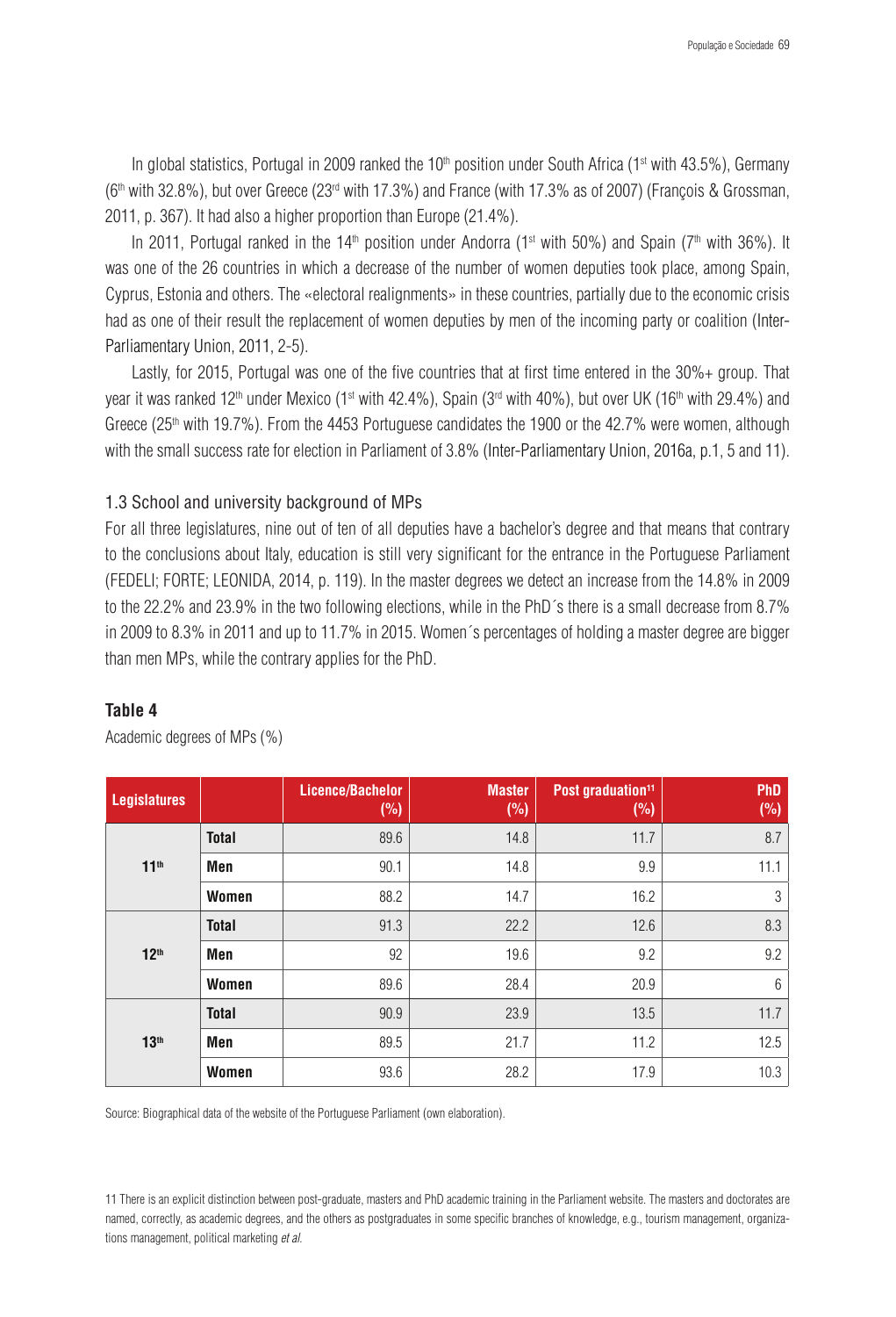The big percentage of the Portuguese deputies (between 64.8% in 2009 and 70.9% in 2015) were licensed in social sciences12. Almost the one third of all deputies have a law degree, followed by those that have a degree in economics. We detect relatively high percentages also in the engineering field (8.3% to 9.1%) and the humanitarian studies (7.8% to 10.9%).

Compared to the image from the First Portuguese Republic there are some similarities and differences. The former is the high proportion of degree holders, then and now around 90%. The latter is the changing in the educational fields. There is a slight decrease for the law degree holders from 41.1% for the First Republic to 33- 37% in our study, which doesn´t cancel though the conclusion that the 'men of law' due to their rhetorical abilities and knowledge are an essential part of the political elites. There is also the disappearing in military servants, from 21.5% then to 0% now and in medical degree holders from 20.5% to 3-4% in our study. Conversely, the engineering field almost double its size (4.1% in First Republic compared to 8.3%-9.1% now) and the Humanities almost triple theirs (3.1% in First Republic compared to 7.8%-10.9% now) (ALMEIDA, 2012, p. 46).

In the whole of MPs, during the 11<sup>th</sup> legislature 206 (89.6%) have graduation (license), in the 12<sup>th</sup> assembly 210 (91.3%) have a license, and finally, in the  $13<sup>th</sup>$  assembly 208 (90.9%) have a license and only one is bacharel.

Both men and women deputies have high percentages of bachelor's degrees, with men mostly in the law, economy and engineering field, while women have almost the double percentages than men in the humanitarian studies (9%-17.7% for women compared to 4.6%-8% for men).

As for political parties, the PSD have the highest percentages of bachelor degree holders, followed by PS. Both the left and right parties were below the 90%. The MPs of all political parties have the clear majority of their diplomas in the social field studies, following by engineering and humanities studies, with the exception of CDS-PP, whose MPs have degrees in health and natural sciences. The MPs of CDS-PP and PSD have in their majority law degrees (57.1%-66.7% and 38.2%-42% respectively), while the opposite applies for the BE deputies (0%-12.5%). MPs with graduation in law are also the majority in the coalition between PCP and PEV, although declining from 40% in 2009 to 37,5% in 2011 and 29.4% in 2015.

 Taking a closer look at the PSD, CDS-PP and PS we acknowledge the big significance of economists and managers (29.6% to 22.5% for PSD, 9.5% to 11.1% for CDS-PP and 13.4% to 18.6% for PS) and university professors (17.3% to 20.2%, 33.3% to 22.2% and 16.5% to 25.6% respectively). BE also had a majority of professors in 2009 (31.3% of its deputies) and 2015 (26.3%), the years where it had also its most power in the Parliament.

### 1.4 Area of Academic Training of MPs

The most significant occupational background of MPs over the three legislatures is one of the 'traditional' professions – the lawyers – with values between 29.5% and 33.3% for men and 19.1% to 27.9% for women. The second biggest group is the one of economists, gestors, businessmen and advisors of companies, with values between 19.7% and 23.4% for men and 8.8% to 13.2% for women. In the third category comes the university professors, with almost the same value for women (16.1% to 23.7%) and men MPs (19.7% to 21.7%). The fourth place is occupied by school teachers, followed by social scientists and the public administration offices. The numbers of school teachers and university professors represented a very high number, compared to the evolution of the English parliament, in which there is a tendency for the decline since 2005 (BARTON; AUDICKAS, 2016, p. 12). Therefore, we can detect the same pattern as with the Italy´s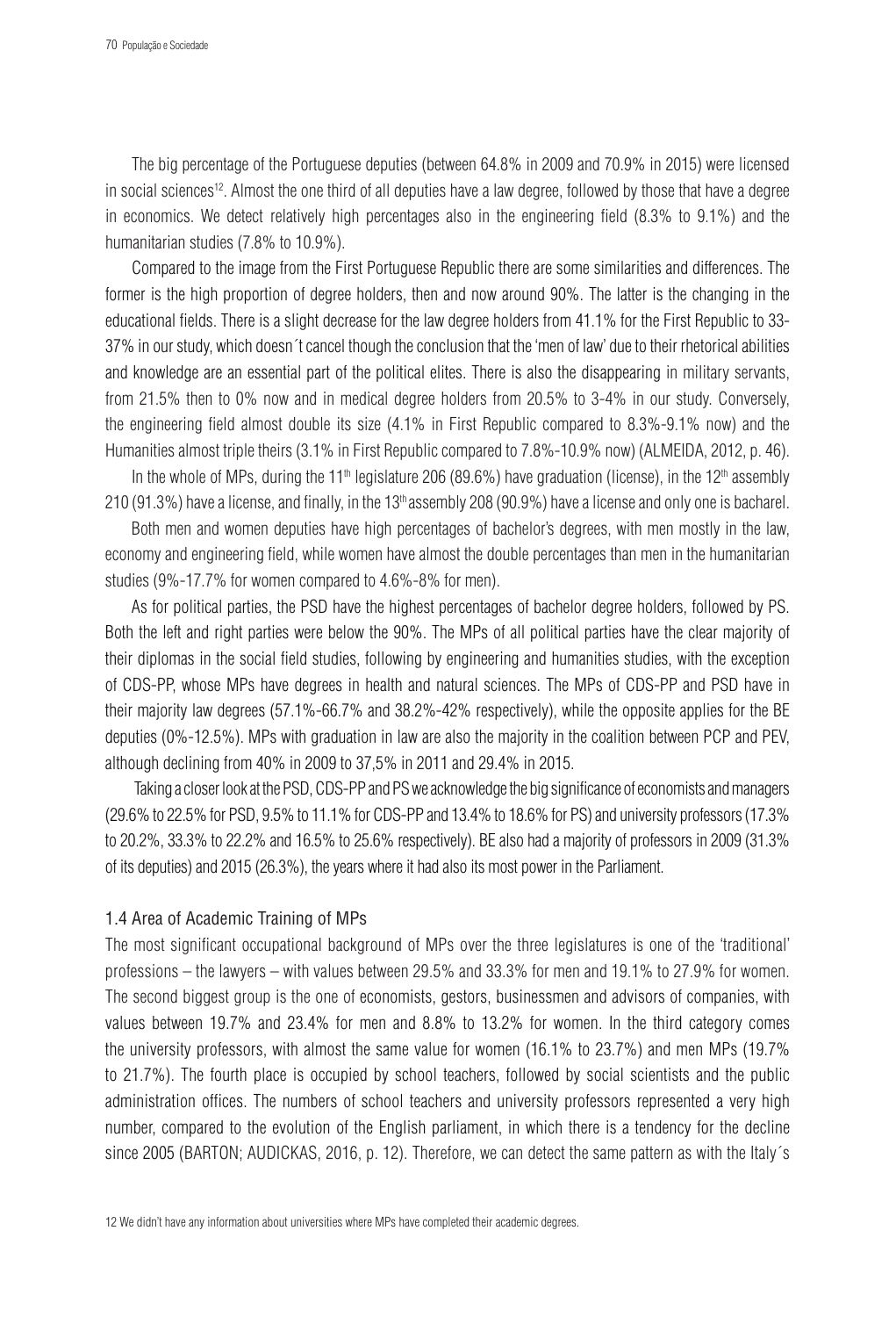case where the professions of 'managers, industrialists and entrepreneurs' tended to emerge in the Parliament (FEDELI, FORTE; LEONIDA, 2014, p. 118), even though in our case the legal profession does not lose its importance. In the contrary, compared with the deputies of the First Portuguese Republic we see that the number of lawyers has increased (from a 18.9% then to something between 29.1% and 32.6% now). Also increasing are the numbers of university professors (from 4.8% then to 18.6-22.1% now). Conversely, and following the decrease of the educational degree fields, the military men went from 19.9% to 0% and the doctors from 11.7% then to almost 3.5% now (ALMEIDA, 2012, p. 47).

# **Table 5**

**Area of Academic Training Lawyers Economists/ Gestors Social Sciences\* Sciences Health Positive Sciences University School professors professors Architects Engineers/ Consultant Public administrators Others\*\*** 11<sup>th</sup> Assembly of the Republic  $67$  41 14 7 3 43 26 10 8 16 16  $(%)$  | 29.13 | 17.82 | 6.08 | 3.04 | 1.30 | 18.69 | 11.30 | 4.34 | 3.48 | 6.95 | 6.95 MALES | 54 | 32 | 9 | 5 | 2 | 32 | 15 | 7 | 7 | 5 | 12 (%) | 33.33 | 19.75 | 5.55 | 3.08 | 1.23 | 19.75 | 9.25 | 4.32 | 4.32 | 3.08 | 7.40 FEMALES | 13 | 9 | 5 | 2 | 1 | 11 | 11 | 3 | 1 | 11 | 4 (%) | 19.11 | 13.23 | 7.35 | 2.94 | 1.47 | 16.17 | 4.51 | 1.47 | 1.47 | 16.17 | 5.88  $12<sup>th</sup>$ Assembly of the Republic 75 | 44 | 9 | 8 | 4 | 42 | 26 | 11 | 8 | 14 | 16 (%) | 32.60 | 19.13 | 3.91 | 3.47 | 1.73 | 18.26 | 11.30 | 4.78 | 3.47 | 6.08 | 6.95 MALES | 56 | 38 | 5 | 6 | 2 | 31 | 16 | 7 | 6 | 7 | 12 (%) 34.56 23.45 3.08 3.70 1.23 19.13 9.87 4.32 3.70 4.32 7.40 FEMALES | 19 | 6 | 4 | 2 | 2 | 11 | 10 | 4 | 2 | 7 | 4 (%) | 27.94 | 8.82 | 5.88 | 2.94 | 2.94 | 16.17 | 14.70 | 5.88 | 2.94 | 10.29 | 5.88  $13<sup>th</sup>$ Assembly of the Republic 68 | 39 | 15 | 7 | 3 | 51 | 16 | 17 | 7 | 16 | 14  $(\%)$  | 29.56 | 16.95 | 6.52 | 3.04 | 1.30 | 22.17 | 6.96 | 7.39 | 3.04 | 6.95 | 6.08 MALES | 47 | 29 | 9 | 5 | 2 | 33 | 10 | 14 | 5 | 9 | 8 (%) | 30.92 | 19.07 | 5.92 | 3.28 | 1.31 | 21.71 | 6.57 | 9.21 | 3.29 | 5.92 | 5.26 FEMALES | 21 | 10 | 6 | 2 | 1 | 18 | 6 | 3 | 2 | 7 | 6 (%) | 26.92 | 12.82 | 7.69 | 2.56 | 1.28 | 23.07 | 7.69 | 3.86 | 2.56 | 8.97 | 7.69

Academic area of MPs with higher educational studies

\* Historians, psychologists, sociologists, journalists *et al*.

\*\* Students, tecnicians, labor workers *et al*.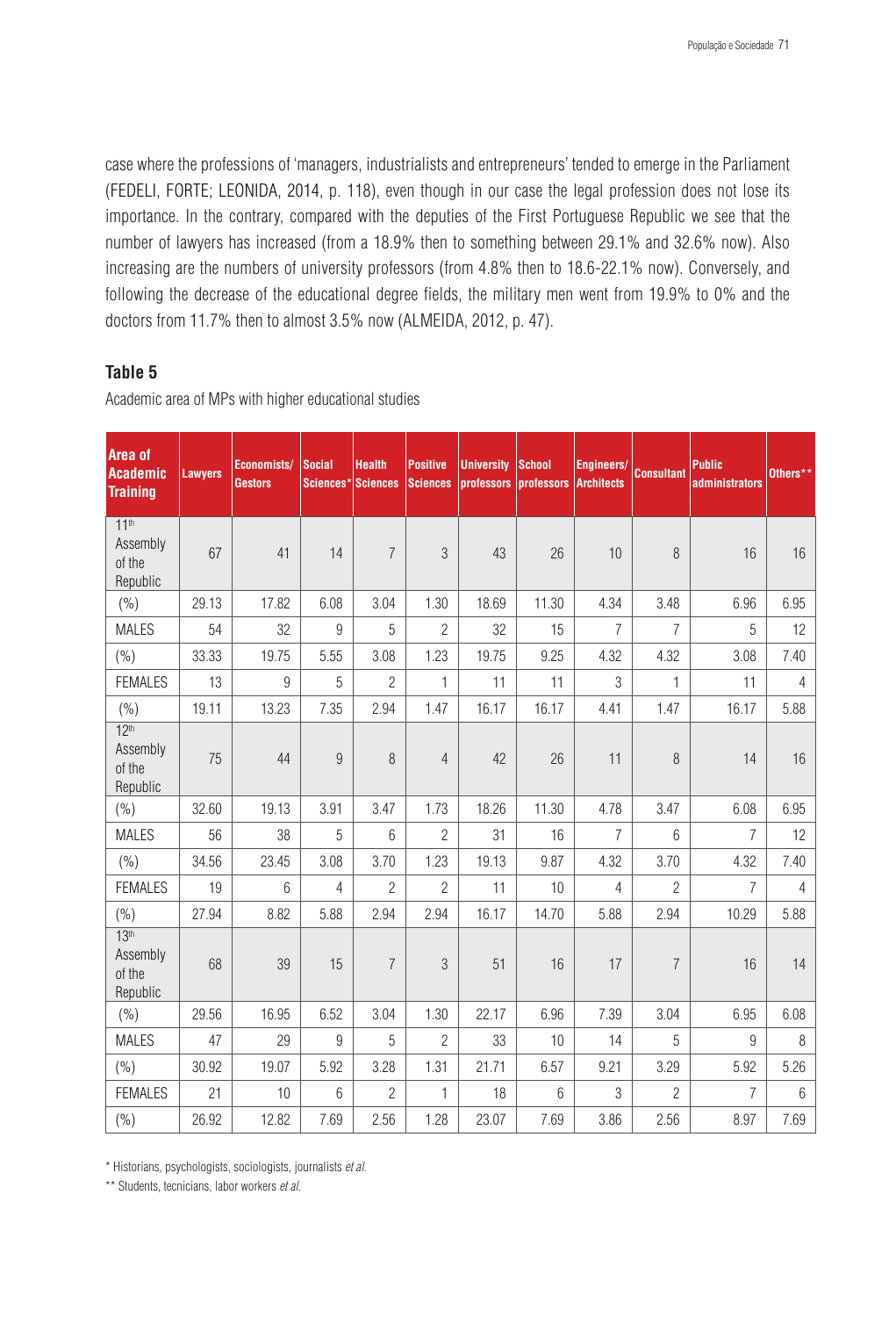An appointment on the occupation of the MPs, we can underscore the proportion of lawyers decreasing as we move from the right side to the left of the political spectrum. CDS-PP has the highest percentages, from 52.4% in 2009, 50% in 2011 to 61.1% in 2015, followed by PSD, whose one third of deputies were lawyers. PS moves between 22.7% in 2009 and 25.7% in 2011. The coalition PCP-PEV had 40% of lawyers MPs in 2009 but dropped to 29.4% in 2015 and BE had not a single lawyer MP in all three legislatures.

 Taking a closer look at the PSD, CDS-PP and PS we acknowledge the big significance of economists, businessman and managers (27% to 34.6% for PSD, 12.5% to 16.7% for CDS-PP and 16.5% to 20.9% for PS) and university professors (16.7% to 20.2%, 22.2% to 33.3% and 16.5% to 25.6% respectively). BE also had a majority of university professors in 2009 (31.3% of its MPs) and in 2015 (26.3%), the years where it had also its most power in the Parliament.

### **2. Political assignments**

### 2.1 Number of terms in office for MPs

The percentage of the first-time elected deputies is far bigger than all the other categories in the 11<sup>th</sup> and 13<sup>th</sup> legislatures, reaching the 37.4% and 36.1%. In the  $12<sup>th</sup>$ , although it falls to 27.8%, coming second after the 29.6% of deputies who were elected four (4) or more times. In the total of 690 deputies of the three legislatures the 33.8% of them were elected for the first time, a number much lower than the 65% of the deputies of the First Portuguese Republic (more or less a century ago). Conversely in the other categories the percentages are higher than those of the First Republic (elected 2 times in office: 21%, 3 times: 6.1%, 4 or more times: 7.9%), and that is an indicator for the institutional stability of the parliamentary careers of today´s deputies (ALMEIDA, 2012, p. 51).

If we compare the 11<sup>th</sup> legislature of 2009 with the French 13<sup>th</sup> legislature of 2007 we will find that there are less French deputies elected for the first time (30%) and 4 times or more (22%), but more to the other categories (2 times in office: 28%, 3 times: 20%) (FRANÇOIS; GROSSMAN, 2011, p. 374).

## **Graph 4**

Number of terms in office for MPs (%)



Source: Biographical data of the website of the Portuguese Parliament (own elaboration).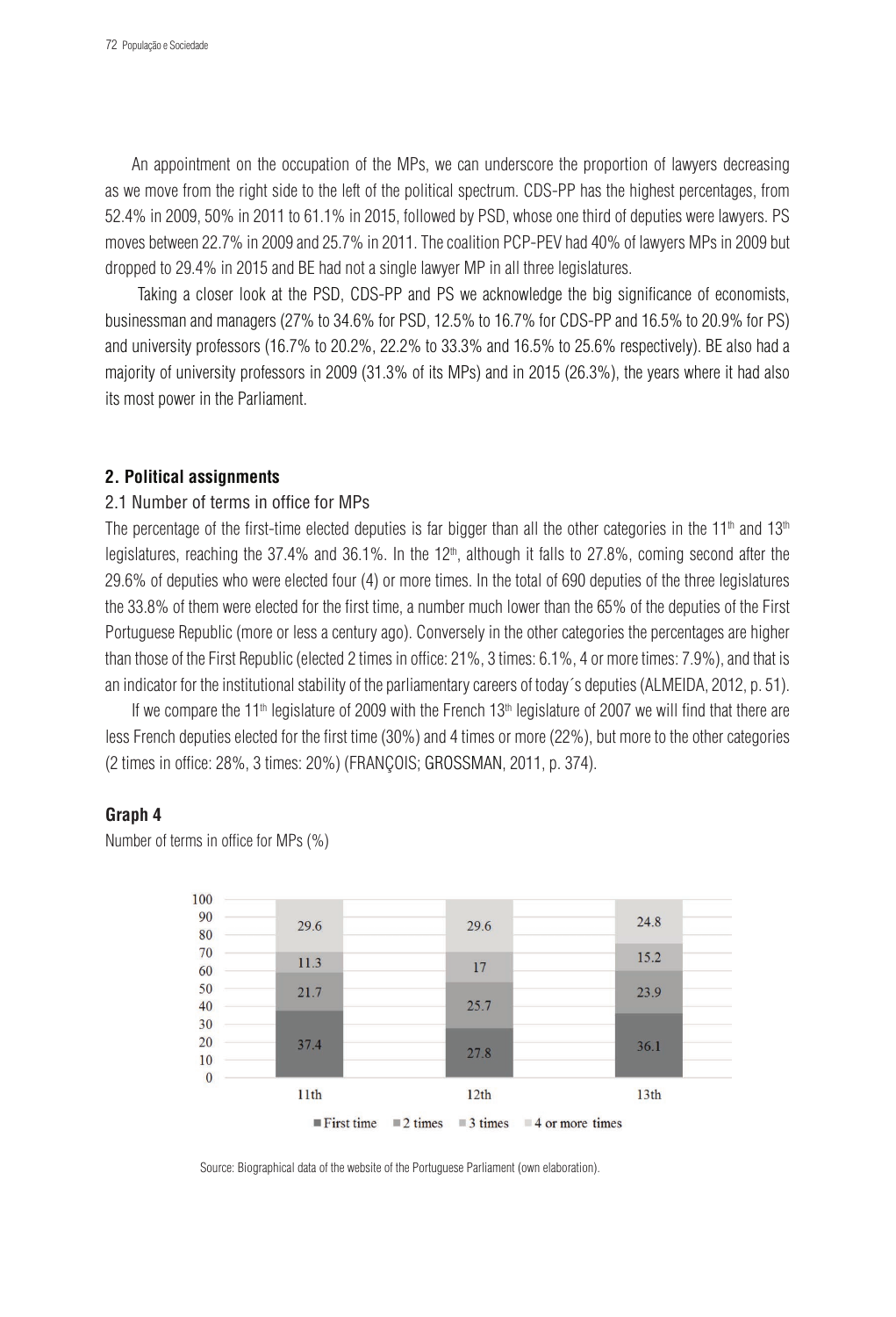For the centre-right PSD, 21.4% were elected in all three legislatures and the newcomers were much higher: 46.9% in 2009, 41.7% in 2011 and 32.6% in 2015. In another way, the center-left PS was more stable, with 30.2% of its deputies serving in all three legislatures and having much less newcomers than PSD, with 33% in 2009, 18.9% in 2011 and 41.9% in 2015. The low percentage of 2011 can be explained by the fact that PS lost almost the one fourth of its 2009 power, electing only 74 deputies compared to the 97 in 2009. As a result, the ones elected were those with more political experience (27% were elected 3 times before and 32.4% were elected 4 or more times). In all three elections the percentage of its *veteran* deputies remained almost the same, from 32% in 2009 and 2011 to 30% in 2015.

Finally, the right party (CDS-PP) had half of its deputies serving in all three legislatures, and its number of newcomers were between 16.7% in 2011 and 38.1% in 2009 and the smaller parties on the left of the political *spectrum* had usually very small percentages of deputies elected for the first time (0% for the PEV, from 7% to 15.4% for PCP). The two deputies of The Greens (PEV) were always elected 4 or more times. The same image we get from PCP, where 42.9% in 2011 to 53.9% in 2009 of its deputies were veterans (four or more times). In the other hand the BE, in the 12<sup>th</sup> legislature, when it lost half of its power, had 0% of newcomers. But in 2009 the 37.5% (6 out of 16) of his deputies were elected for the first time, and in 2015 this percentage reached the highest of 52.6% (10 out of 19), with the increase of parliamentary seats. We must also mention that not a single woman was elected 4 or more times with BE or PCP. Only three of BE´s deputies, a 15.8%, were elected in all three legislatures. This percentage was much higher for PCP (66.7%) and PEV (100%).

# **Table 6**

| <b>Legislatures</b>   | $11^{th}$  |           |           |                    | 12 <sup>th</sup>  |            |           |           | 13 <sup>th</sup>   |                   |            |           |           |            |                   |
|-----------------------|------------|-----------|-----------|--------------------|-------------------|------------|-----------|-----------|--------------------|-------------------|------------|-----------|-----------|------------|-------------------|
| <b>Parties</b>        | <b>PSD</b> | <b>PS</b> | <b>BE</b> | PCP-<br><b>PEV</b> | CDS-<br><b>PP</b> | <b>PSD</b> | <b>PS</b> | <b>BE</b> | PCP-<br><b>PEV</b> | CDS-<br><b>PP</b> | <b>PSD</b> | <b>PS</b> | <b>BE</b> | <b>PCP</b> | CDS-<br><b>PP</b> |
| <b>First Time</b>     | 46.9       | 33        | 37.5      | 13.3               | 38.1              | 41.7       | 18.9      | $\theta$  | 6.2                | 16.7              | 32.6       | 41.9      | 52.6      | 11.9       | 27.7              |
| Two Times             | 9.9        | 28.9      | 37.5      | 26.7               | 19.1              | 26.9       | 21.6      | 37.5      | 18.8               | 33.3              | 34.8       | 14        | 31.6      | 17.6       | 16.7              |
| Three Times           | 14.8       | 6.1       | 12.5      | 6,7                | 23.7              | 8.3        | 27        | 37.5      | 25                 | 12.5              | 16.9       | 14        | 10.5      | 17.6       | 16.7              |
| Four or<br>more times | 28.4       | 32        | 12.5      | 53.3               | 19.1              | 23.1       | 32.5      | 25        | 50                 | 37.5              | 15.7       | 30.1      | 5.3       | 52.9       | 38.9              |

Number of terms in office for MPs by political party (%)

Source: Biographical data of the website of the Portuguese Parliament (own elaboration).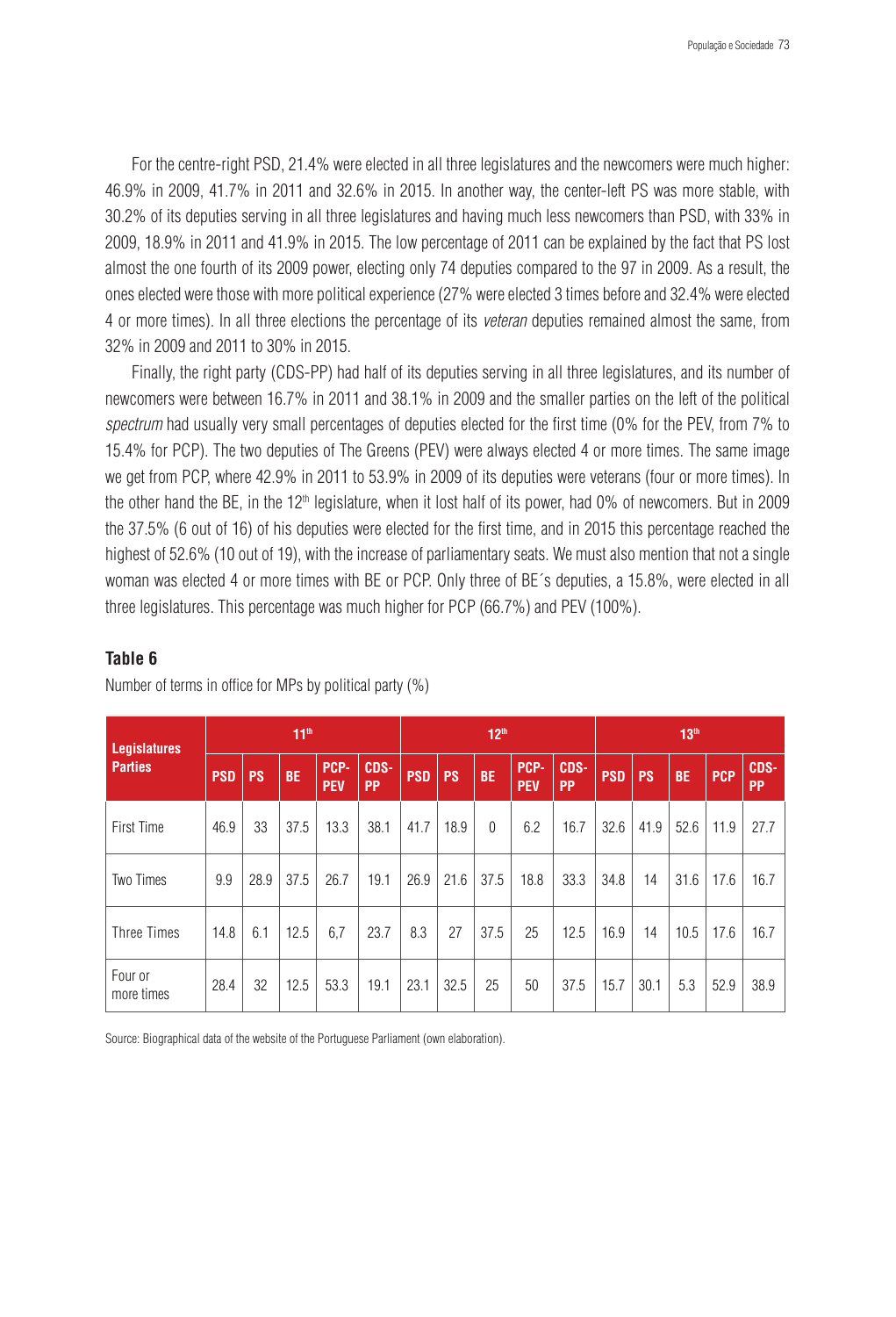### 2.2 Previous held positions by MPs

In a total accounting of the three legislatures a large majority of them had previous experience as a deputy in the Republic. Most of the MPs were elected for two or more times to the Parliament, and almost one third of them in all three legislatures were previously members of the local government (either in municipal government bodies)13. Our research leads us to conclude that an expressive number served in higher local public offices before becoming MPs. A range between 52.5% (in 2009) to 76.6% (in 2015) were also presidents of their local government, municipal councilors (*vereadores*) or administration officials. Smaller percentages held high positions in their political parties, ranging from 10.6% of PCP-PEV to 44,4% of CDS-PP. A percentage of 19.7- 44.4%14 were previously ministers or secretaries of the State and a few (4%) were members of the European Parliament. The rest of them, which did not participate in any of the previous categories, were the ones with no important political, economic or party position in the past. These are in some way the 'outsiders'. Their numbers were always higher for the women deputies, even 2.5 bigger than men in 2011, when a 10.4% of men deputies were 'outsiders' compared to a 26.9% of the women deputies. Still, compared with the deputies of the Portuguese First Republic (1910-1926), when 80% of them did not hold a political office in the past (ALMEIDA, 2012, p. 50), the deputies nowadays are more experienced, professionalized and with training or raising required qualifications. Only 24.8% in 2009, 17% in 2011 and 21.7% in 2015 of them had no previous experience, not considering the ones that previously were only managers in companies or only held a high position in their political party. So, our conclusion must be the opposite from the one extracted from the study of the First Republic. It seems that to be a deputy is not anymore a starting point for a political career. This role is probably played nowadays by the local governments (municipal power), which prepare the next deputies of the Republic.

At the same time, in an analysis of the previously held positions and political parties we can conclude that there are some political asymmetries. In the following table we consider, in a general framework, the distinction between the previous positions of the MPs.

<sup>13</sup> In order to examine the previously held positions and activities of the MPs, we regard to all individual *cursus honorum* and placed it in the prosopographical database.

<sup>14</sup> This large number reports to former MPs from CDS-PP. See Table 7, 13<sup>th</sup> legislature.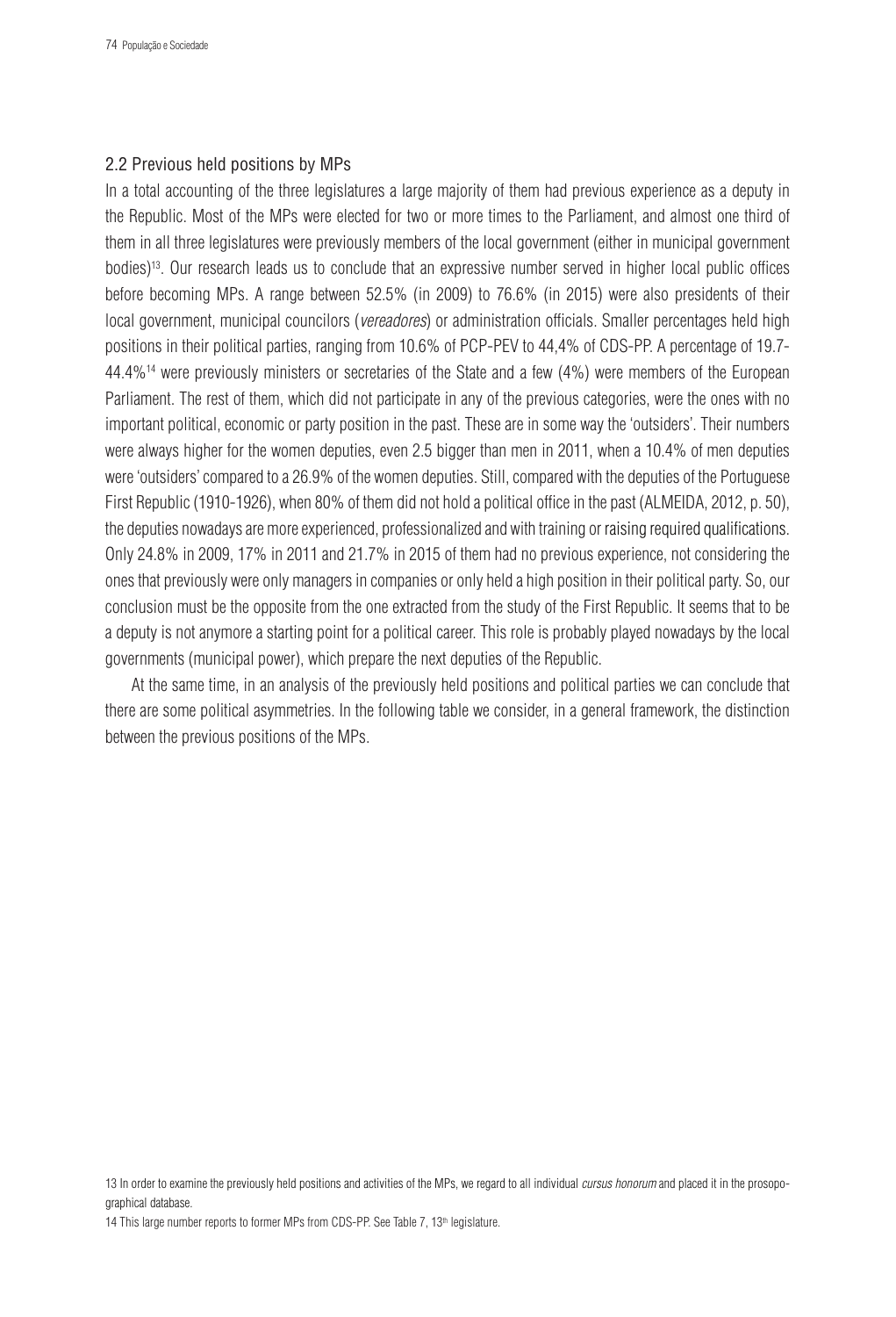# **Table 7**

Previous positions of MPs (11th to 13th Assemblies of Republic)<sup>15</sup>

| 11 <sup>th</sup><br>legislature | <b>Former members</b><br>of the Assembly<br>of the Republic |            |              | <b>Former Ministers or</b><br><b>Secretary of State</b> | Local<br>Government <sup>16</sup> |      |                | <b>High positions in</b><br>their political party | <b>University</b><br><b>Professors</b> |               |
|---------------------------------|-------------------------------------------------------------|------------|--------------|---------------------------------------------------------|-----------------------------------|------|----------------|---------------------------------------------------|----------------------------------------|---------------|
|                                 | n                                                           | $\sqrt{2}$ | $\mathsf{n}$ | $\frac{9}{6}$                                           | $\mathbf n$                       | $\%$ | $\mathsf{n}$   | $\overline{\mathcal{C}}$                          | n'                                     | $\frac{9}{6}$ |
| <b>PSD</b>                      | 43                                                          | 53         | 16           | 19.7                                                    | 37                                | 45   | 11             | 13.5                                              | 14                                     | 17.8          |
| PS                              | 65                                                          | 67         | 11           | 11.3                                                    | 51                                | 52.5 | 18             | 18.5                                              | 16                                     | 16.4          |
| CDS-PP                          | 13                                                          | 61.9       | 4            | 19.1                                                    | 6                                 | 14.2 | 8              | 38.0                                              | $\overline{ }$                         | 33.3          |
| PCP-PEV                         | 11                                                          | 86.7       | $\theta$     | $\Omega$                                                | 8                                 | 73   | 3              | 15.3                                              |                                        | 7.69          |
| BE                              | 10 <sup>1</sup>                                             | 62.5       | 0            | $\theta$                                                |                                   | 12.5 | $\overline{2}$ | 12.5                                              | 5                                      | 31.2          |

| 12 <sup>th</sup><br>legislature | <b>Former members</b><br>of the Assembly<br>of the Republic |               | <b>Former Ministers or</b><br><b>Secretary of State</b> |               | Local<br>Government <sup>16</sup> |      |    | <b>High positions in</b><br>their political party | <b>University</b><br><b>Professors</b> |               |
|---------------------------------|-------------------------------------------------------------|---------------|---------------------------------------------------------|---------------|-----------------------------------|------|----|---------------------------------------------------|----------------------------------------|---------------|
|                                 | n                                                           | $\frac{0}{0}$ | n                                                       | $\frac{9}{6}$ | n                                 | $\%$ | n  | $\frac{0}{0}$                                     | n                                      | $\frac{9}{6}$ |
| <b>PSD</b>                      | 63                                                          | 58.3          | 11                                                      | 10.1          | 54                                | 49.9 | 14 | 12.9                                              | 18                                     | 16.6          |
| PS                              | 60                                                          | 81.1          | 11                                                      | 14.8          | 41                                | 55.3 | 15 | 20.2                                              | 14                                     | 18.9          |
| CDS-PP                          | 20                                                          | 83.3          | 4                                                       | 16.6          | 8                                 | 33.3 | 8  | 33.3                                              | 7                                      | 29.1          |
| PCP-PEV                         | 15                                                          | 88            | 0                                                       | $\Omega$      | 11                                | 82.1 | 10 | 10.6                                              | $\overline{2}$                         | 14.2          |
| BE                              | 8                                                           | 100           | 0                                                       | $\Omega$      | 0                                 | 0    |    | 12.5                                              |                                        | 12.5          |

| 13 <sup>th</sup><br><b>legislature</b> |    | <b>Former members</b><br>of the Assembly<br>of the Republic |              | <b>Former Ministers or</b><br><b>Secretary of State</b> | <b>Local</b><br>Government <sup>16</sup> |               | <b>High positions in</b><br>their political party |            | <b>University</b><br><b>Professors</b> |               |
|----------------------------------------|----|-------------------------------------------------------------|--------------|---------------------------------------------------------|------------------------------------------|---------------|---------------------------------------------------|------------|----------------------------------------|---------------|
|                                        | n  | $\frac{9}{6}$                                               | $\mathsf{n}$ | $\frac{9}{6}$                                           | $\mathbf n$                              | $\frac{9}{6}$ | $\mathsf{n}$                                      | $\sqrt{2}$ | n                                      | $\frac{9}{6}$ |
| <b>PSD</b>                             | 65 | 73                                                          | 19           | 21.3                                                    | 54                                       | 60.5          | 13                                                | 14.6       | 18                                     | 20.2          |
| PS                                     | 45 | 52.3                                                        | 13           | 15.1                                                    | 39                                       | 22.6          | 17                                                | 19.7       | 13                                     | 15            |
| CDS-PP                                 | 13 | 72.2                                                        | 8            | 44.4                                                    |                                          | 19.4          | 8                                                 | 44.4       | 6                                      | 33.3          |
| PCP-PEV                                | 15 | 93.3                                                        | 0            | $\Omega$                                                | 10                                       | 76.6          | $\overline{2}$                                    | 28.3       | $\overline{2}$                         | 13.3          |
| BE                                     | 9  | 47.3                                                        | 0            |                                                         | 5                                        | 26.3          | 3                                                 | 15.7       | 5                                      | 26.3          |

Source: Biographical data of the website of the Portuguese Parliament (own elaboration).

As for political parties and starting the PSD: more than half of its deputies were previously in the Parliament (53%, 58.3% and 73%) and more than one third of them were in the local government (45%, 49.9% and 60.5%). Ex-ministers were also likely to be re-elected as deputies, especially in the elections of 2009, when the percentage

15 All the values are relative to each party and for the main categories of the social background. 16 Presidents, municipal councilors (*vereadores*) and administration officials.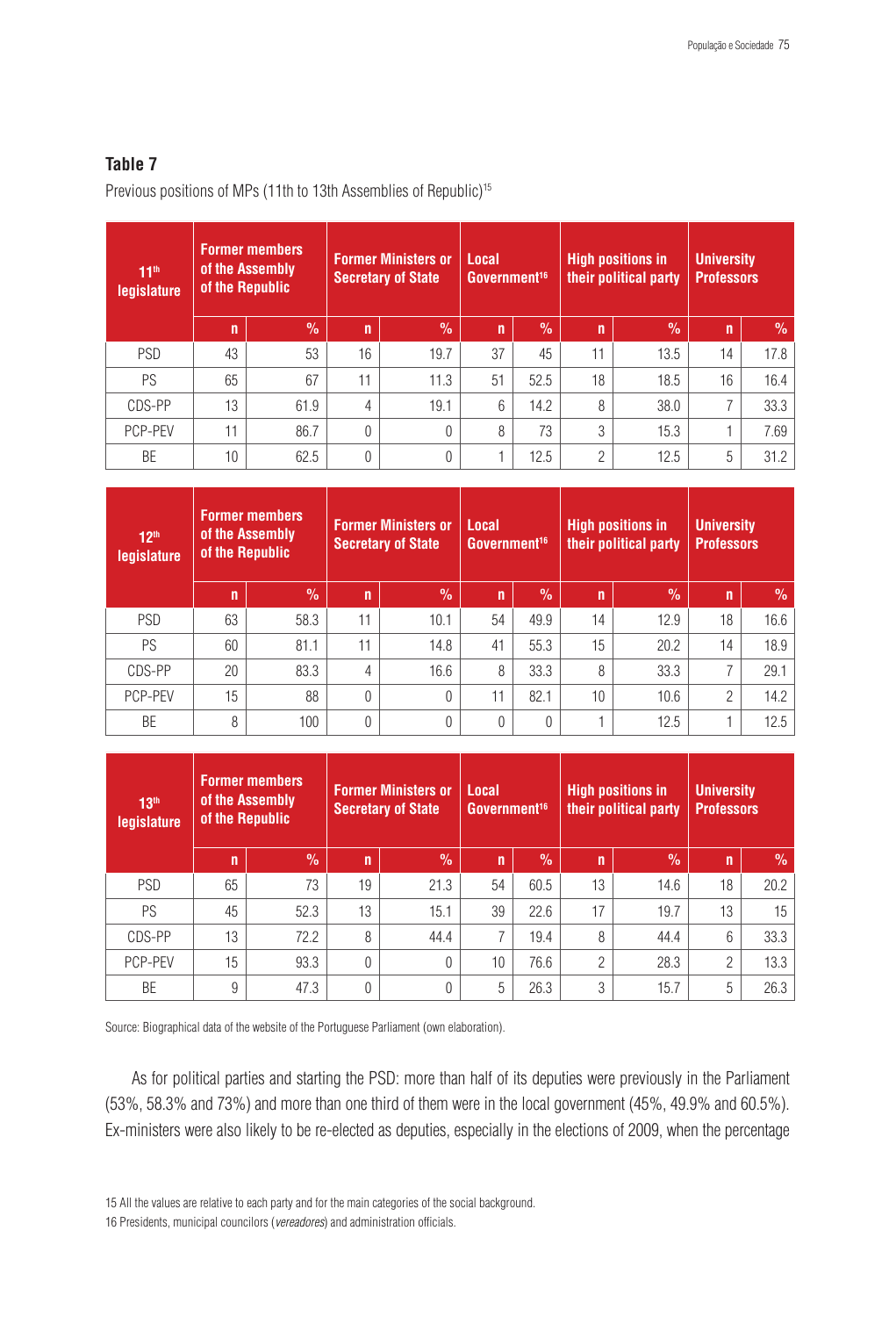raised up to 19.7%. The 'outsider' MPs were the 27.2% in 2009, 24.1% in 2011 and fell to 12.4% in 2015 of the total number of PSD MPs in each legislature. The women deputies were always more likely to be an 'outsider', with percentages (of the total women deputies of the party) from 45.5% in 2009 to 41.9% in 2011 and 21.9% in 2015.

The PS also had high percentages of deputies that had already been elected in Parliament in the past (67%, 81.1% and 52.3%). In 2011, only a 13.5% had no previous political experience, while a 55.3% was part of local government. In 2015 this number falls to 22.6%, but in the other hand there is a significant number, 52.3% of deputies that were previously ministers or secretaries of the State.

As for CDS-PP, in the elections of 2009 and 2015 28% of its MPs had no previous political experience, a percentage which fell to only 12.5% in 2011. A large majority of CDS-PP MPs were previously elected in Parliament (61.9%, 83.3% and 72.2%, 11<sup>th</sup>, 12<sup>th</sup> and 13<sup>th</sup> legislatures, respectively). Some of them came from local government (14.2%, 33.3% and 19.4%) or were previously ministers (19.1%, 16.6% and 44.4%).

Finally, in the left parties, most of the deputies had previous political experience, namely as ex-deputies in the Constitutional Assembly or in the local government. None of them though were president in a local government, former minister or member of the European Parliament. To particularize, in BE 62.5% in 2009 and 47.3% in 2015 had previous political experience. In the elections of 2011, when BE elected only 8 deputies all of them had been members of the parliament in the past. In 2009 and 2011 though only one and zero deputies were part of the local government, but that changed in 2015, with 5 out of the 19 (26.3%) being elected in the municipal assemblies.

Almost the same image applies for the coalition between PCP and PEV. Most of the MPs were previously elected in Parliament (86.7%, 88% and 93.3%), or in local government (73%, 82.1% and 76.6%). That leaves us with only one deputy (6.7%) in 2009, none in 2011 and two (11.8%) in 2015 with no previous experience.

A final note on the parliamentary distribution of university professors. The range In the 11<sup>th</sup> legislature a range of 33.3% to CDS-PP and 7.69% to PCP-PEV. The same advantage remains in the 12<sup>th</sup> and 13<sup>th</sup> legislatures, where the CDS-PP is the party with the largest number of high schooling deputies, followed by BE with 31.2%, 12.5% and 26.3%.

### 2.3 Abandon position as deputy or premature exit of MPs

There are big differences in the numbers of deputies that abandoned their position for various reasons in the three legislatures. During the 20 months of the  $11<sup>th</sup>$  legislature only 13 deputies (7%) abandon their position, seven of them resigned to the mandate (four from PS and one for each of PSD, BE and PCP) and six suspended their election (five from PS and one from PSD).

We are getting a completely different image from the  $12<sup>th</sup>$  legislature, where there was a bigger number of premature exit of MPs: 25 resigned to the office (11 from PSD, 6 from PS, 3 for each of BE and PCP and 2 CDS-PP) and 18 suspended their election (11 for PSD, 6 from CDS-PP and 1 from PCP). In the 13<sup>th</sup> legislature (until nowadays), a smaller number of deputies resigned: 7 (5 from PS and 1 for each of BE and CDS-PP) and 20 suspended their mandate (19 from PS and 1 from BE). Even though the number is more than double of the  $11<sup>th</sup>$ legislature. That can be due to the fact that both legislatures were longer than the last legislature and the number of the governments formed is bigger, therefore the number of premature exits is increased.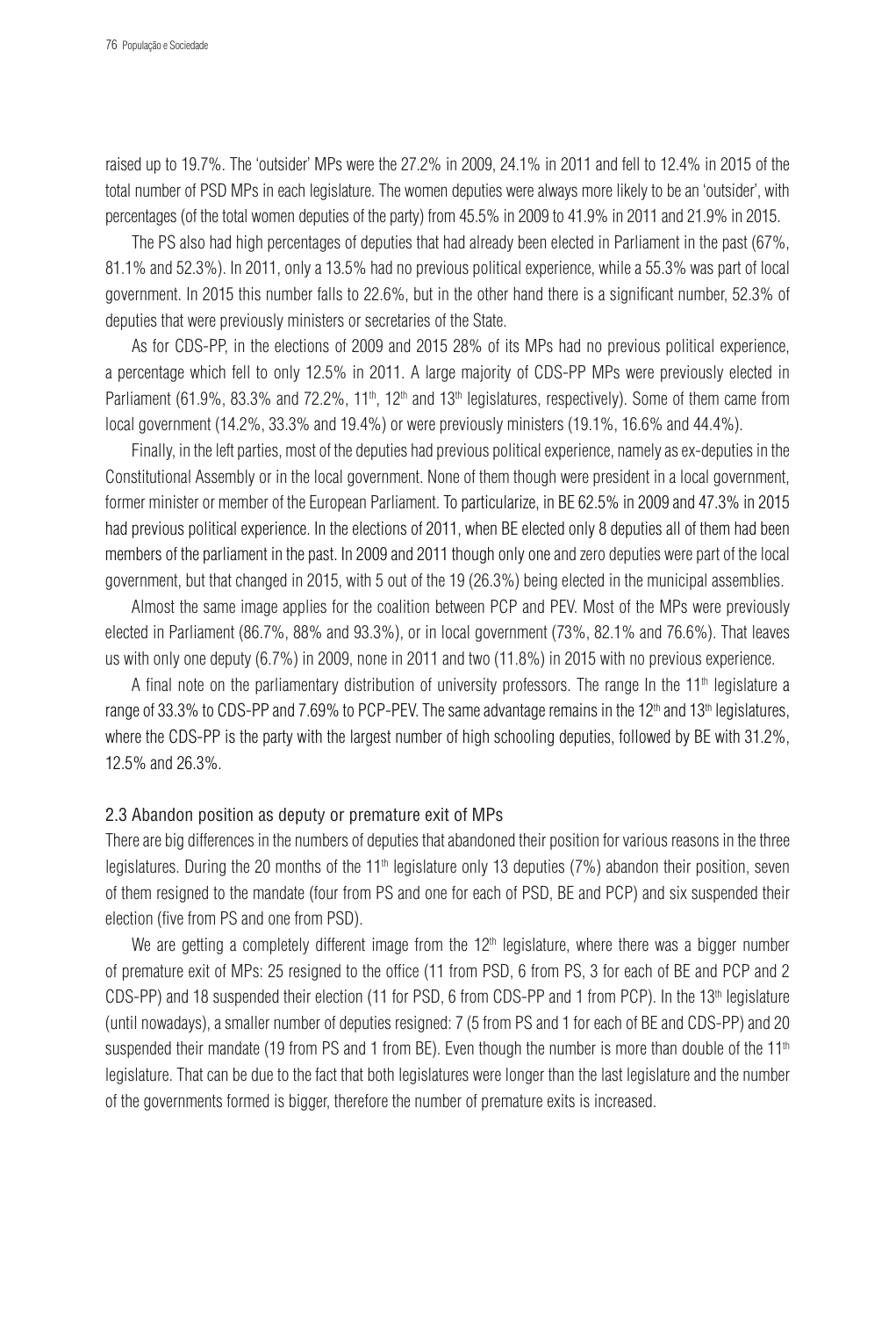## **Table 8**

Premature exit of MPs

| <b>Legislatures</b>          | <b>Resignation of</b><br>$m$ andate <sup>17</sup> | <b>Suspension of</b><br>$m$ andate <sup>18</sup> | <b>Total</b> |
|------------------------------|---------------------------------------------------|--------------------------------------------------|--------------|
| 11 <sup>th</sup> legislature |                                                   | 6                                                | 13           |
| 12 <sup>th</sup> legislature | 25                                                | 18                                               | 43           |
| 13 <sup>th</sup> legislature |                                                   | 20                                               |              |

Source: Biographical data of the website of the Portuguese Parliament (own elaboration).

We can compare also with the percentages of premature exits of the French Fifth Republic (13%, from which 8% due to appointment in cabinet or mission and 2% due to resignation or dismissal) and with the 12<sup>th</sup> legislature of 2002 (11.4%), which is the last one for which we have details (FRANÇOIS; GROSSMAN, 2011, p. 377).

# **Graph 5**

Abandon position as MP (%)



Source: Biographical data of the website of the Portuguese Parliament (own elaboration).

18 In Articles 4, 5 and 6 of the *Estatutos dos Deputados*, the suspension may be required for legitimate reasons: illness, maternity or paternity leave and criminal prosecution.

<sup>17</sup> According to Article 7 of the *Estatutos dos Deputados*, the deputies may resign of mandate by written a personally declaration submitted to the President of the Assembly of the Republic and this is irreversible.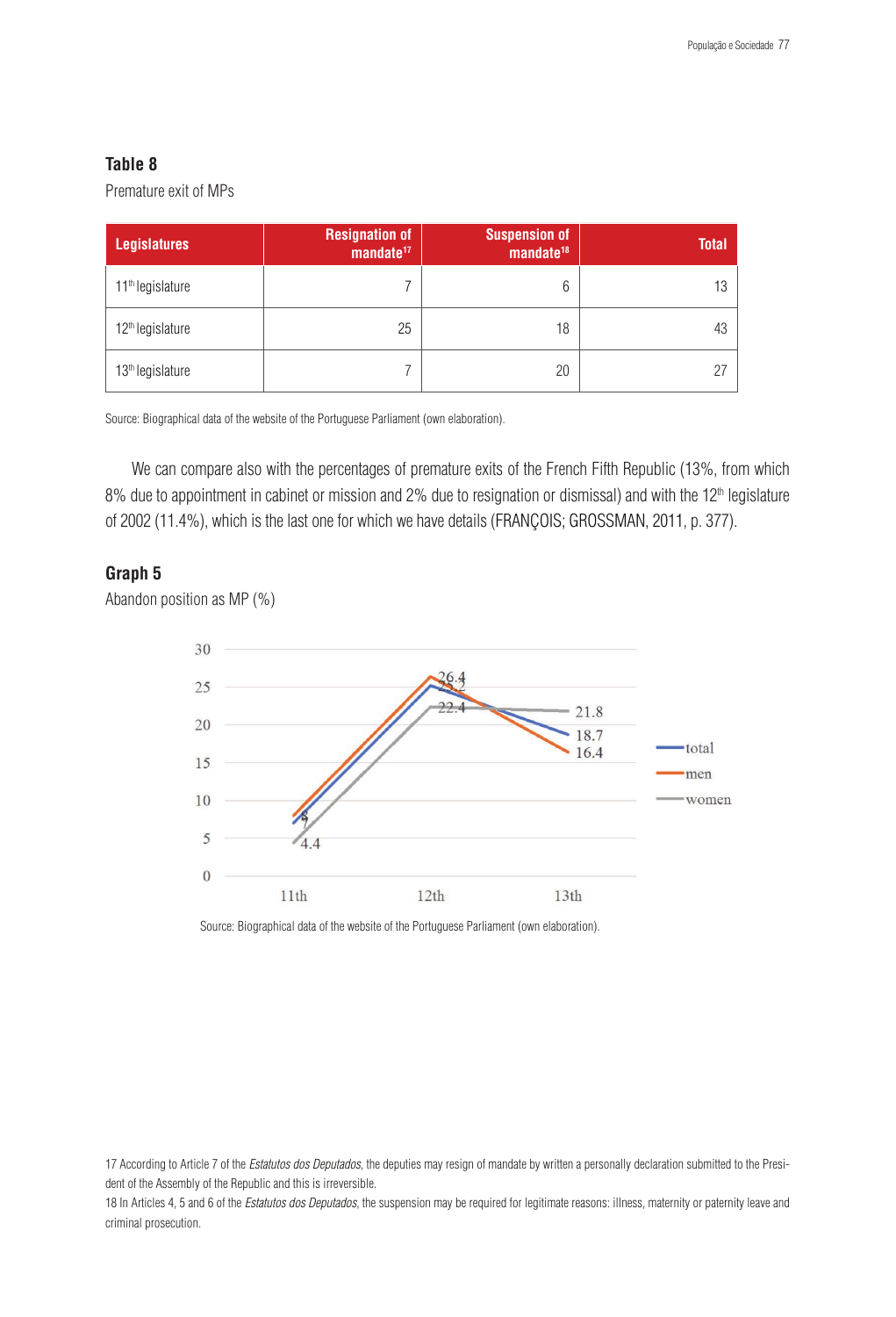#### **Ending balance**

The prosopographical analysis of the Portuguese MPs in the last three legislatures induced some conclusive ideas, from two complementary points of view: socio-demographic and political.

The average age of majority of Portuguese MPs, around 60%, is between 40 and 60 years old. A large number of deputies have long careers, being elected more than three or four times (40% to 46.6% of them). The right party (CDS-PP) is the one with the youngest members. The centre-right (PSD) has a tendency to increase the average age, over the three legislatures; but the center-left (PS) has the higher average age. Curiously, the PCP-PEV (left party) is the most stable. This stability providing a higher degree of professionalization in Portuguese parliamentary groups.

Looking for gender representation, all the right parties increased the women deputies in the last legislature. In this respect, stability is represented by PS (centre-left), but the parties of the radical left emphasize asymmetries: PCP-PEV the one that has greater increase of feminine representation, and BE is the one that most swings. A large majority of Portuguese MPs are graduates (bachelors and license degrees), either men or women, namely in social sciences and law. The center parties (PS and PSD) have the highest percentage of graduates. The majority of parliamentarians are graduated in social sciences, even some parties (CDS-PP and PDS) have a majority of deputies with law degrees. Most of the economists and managers occupy seats in the stands of the PS, PSD and CDS-PP (the first two are parties with more parliamentary seats), but there are significant presence of professors in the Portuguese Legislative Assembly. Most of the MPs, during the three legislatures, develops activity as lawyer, secondly are economists, advisors of companies, in last places the university professors and teachers from schools. For the whole, the higher education seems to constitute indispensable to the professionalization on polity.

As for the political profile, a majority of the deputies were elected more than one time. Even so, the number of the first elected MPs is bigger than other categories. For the relation between number of terms and parties, the PSD and the CDS-PP, the right political forces, are the parties that present a higher tendency, in the three legislatures, for a renewal of the parliamentary group. For contrasts the PS's parliamentary group is more stable compared to the right-wing parties. In this case, most of the MPs had long careers (four times) in the constitutional assembly, represented 32% (11<sup>th</sup> legislature), 32.5% (12<sup>th</sup> legislature and 30.1% (13<sup>th</sup> legislature). In the left parties, the PCP-PEV is the most stable of all parliamentary groups, and in the opposite the BE is least stable of all; due to the loss of parliamentary seats in the 12<sup>th</sup> legislature and the huge increase in the 13<sup>th</sup> parliamentary term. In the early exit from parliamentary seats there are big differences between the three legislatures. In fact, the resignation and suspension of mandate in parliament is much higher in the last two legislatures ( $12<sup>th</sup>$  and  $13<sup>th</sup>$ ), mainly because of the short duration of the 11<sup>th</sup> legislature.

It is time to conclude, the socio-demographic and political portrait and description of Portuguese constitutional assembly, since 2009 to the present, it's made.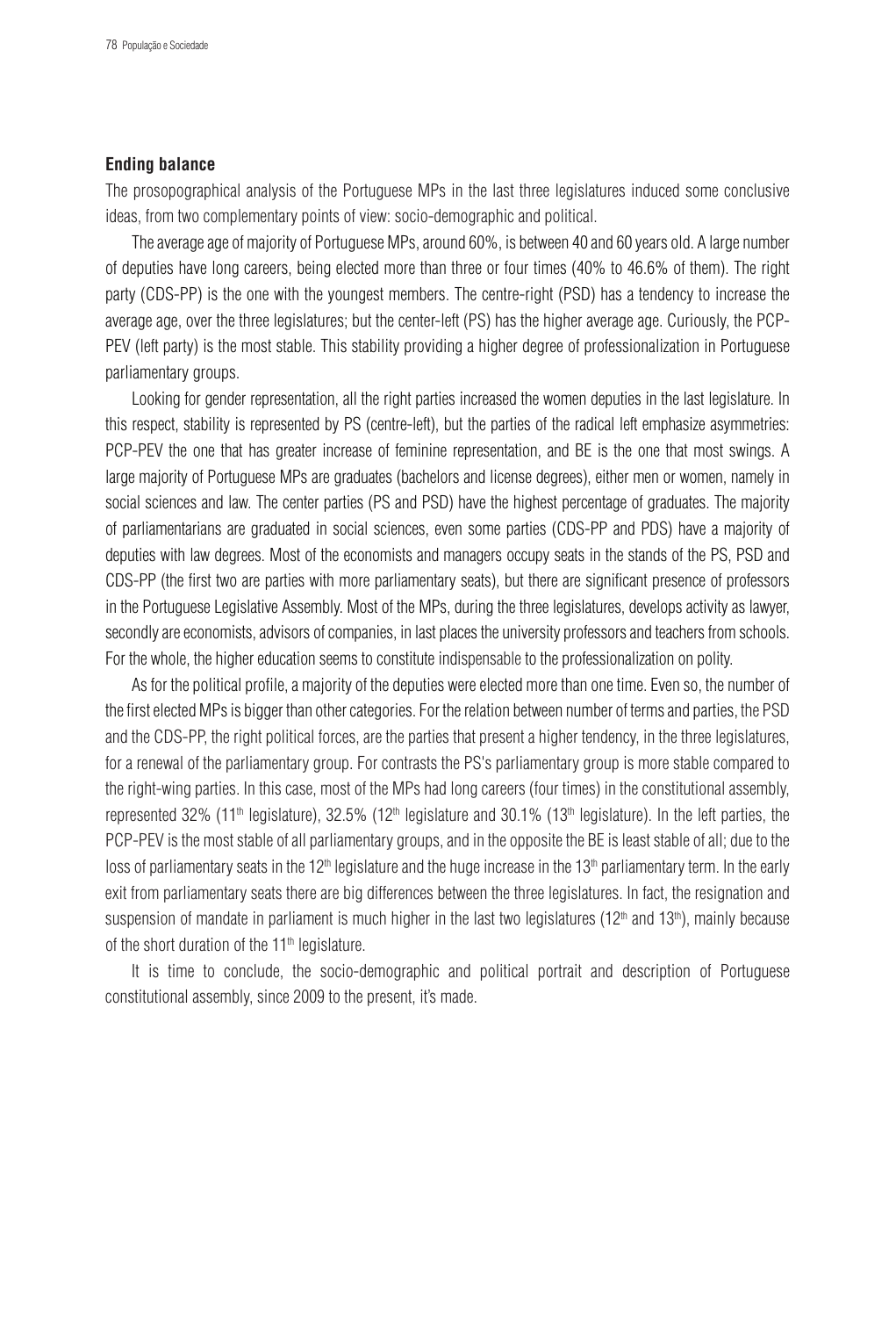## **Sources**

Portugal. Comissão Nacional de Eleições. Available on: < www.cne.pt>.

Portugal. XXI Governo Constitucional. Available on: <www.portugal.gov.pt>.

## **References**

ALMEIDA, M. A., 2008 – Party Politics in Portugal: Municipalities and Central Government. *European Societies.*  10 (3), p. 357-378.

ALMEIDA, Pedro Tavares de, 2010 – Portugal, in D. Nohlen; P. Stöver (Eds.) – *Elections in Europe: A Data Handbook*. Baden-Baden: Nomos Verlag, p. 1525-1577.

ALMEIDA, Pedro Tavares de, 2012 – *The MPs of the First Portuguese Republic, 1911-1926: A Prosopographic Study*. Berkeley: Institute of International Studies.

ALMEIDA, Pedro Tavares de; FREIRE, André, 2005 – Two Overwhelming Victories of the Portuguese Left: The 2004 European Election and the 2005 Legislative Election. *South European Society and Politics.* 10 (3), p. 451-464.

ALMEIDA, Pedro Tavares de; PINTO, António Costa, 2003 – Portuguese Ministers, 1851-1999: Social Background and Paths to Power, in P. T. de Almeida; A. C. Pinto; N. Bermeo (Eds.) – *Who Governs Southern Europe? Regime Change and Ministerial Recruitment, 1850–2000*. London: Routledge, p. 5-40.

BARTON, Cassie; AUDICKAS, Lukas, 2016 – Social background of MPs 1979-2017. *House of Commons Library*. Nº CBP 7483, 28 September, p.1-12.

BELCHIOR, Ana Maria, 2010 – *Party Democracy and Party Representation: an Assessment of Post-Materialist Forecasts*, CIES e-Working Paper N.º 88/2010, p. 1-24.

BEST, Heinrich; COTTA, Maurizio (Eds.), 2000 – *Parliamentary representatives in Europe 1848-2000. Legislative Recruitment and Careers in Eleven European Countries*. Oxford: Oxford University Press.

BOURDIEU, Pierre, 1984 – *Distinction: A Social Critique of the Judgement* of Taste. Cambridge: Harvard University Press.

BULST, Neithard; GENET, Jean-Philippe (Eds.) 1986 – *Medieval lives and the Historian. Studies in Medieval Prosopography*. Medieval Institute Publications.

CAMACHO-AVILA, Beatriz, 2018 – Del estilo a la dirección: la representaion política en el congresso de los Diputados. *Revista Española de Investigaciones Sociológicas*. 162, junio, p. 129-140.

DI VIRGILIO, A.; GIANNETTI, D.; PEDRAZZANI, A.; PINTO, L., 2015 – Party Competition in the 2013 Italian Elections: Evidence from an Expert Survey. *Government and Opposition.* 50 (1), p. 65-89.

DOMHOFF, G. William, 2012 – *How to do power structure research*. Available on: <https://whorulesamerica.ucsc. edu/methods/how\_to\_do\_power\_structure\_research.html>.

DOMHOFF, G. William (Ed.), 1980 – *Power structure research*. London: Sage Publications.

*Estatutos dos Deputados.* Available in: <http://www.parlamento.pt/legislacao/documents/legislacao\_anotada/ estatutodeputados\_simples.pdf>.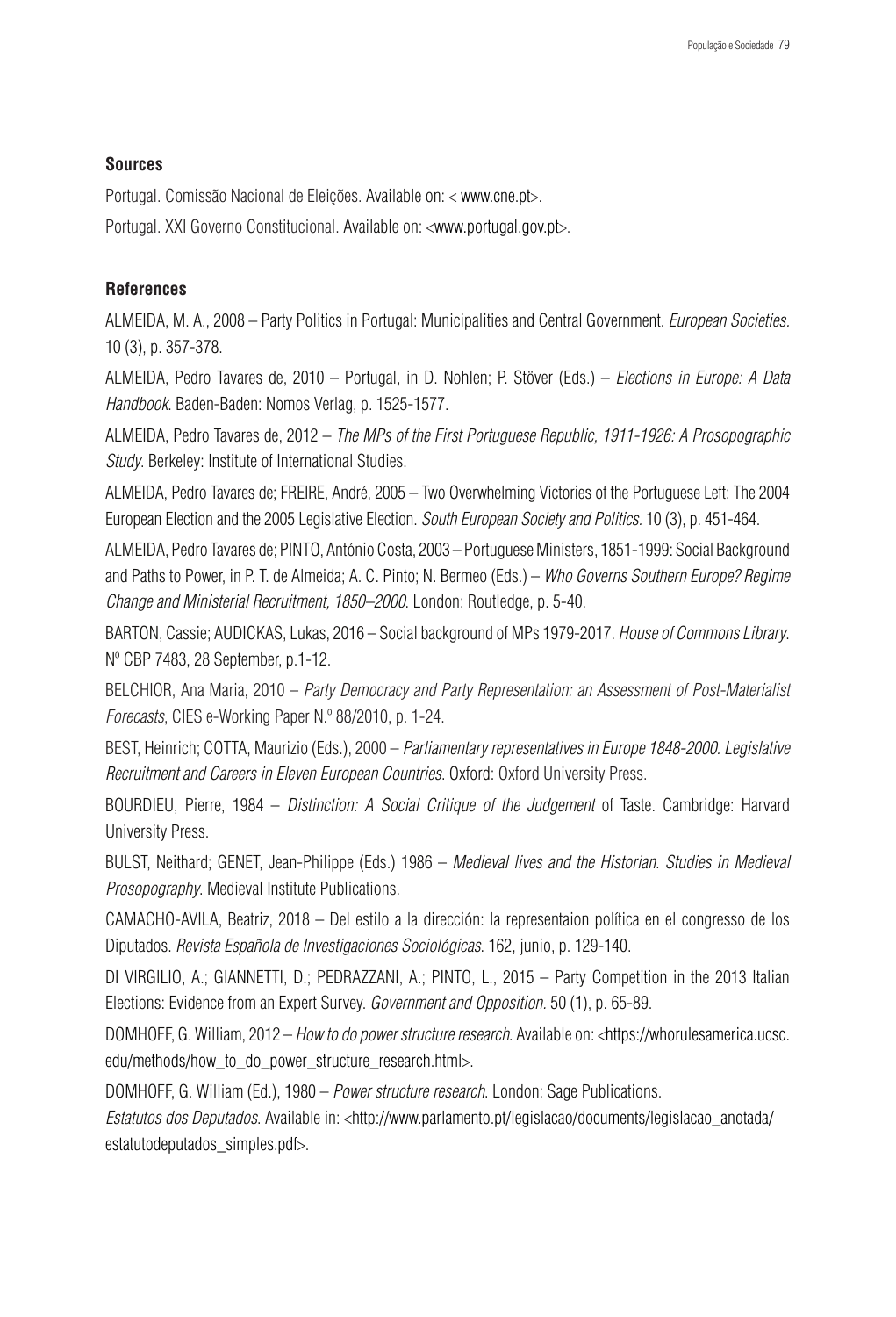FEDELI, Silvia; FORTE, Francesco; LEONIDA, Leonne, 2014 – The law of survival of the political class: An Analysis of the Italian parliament (1946-2013). *European Journal of Political Economy*. 35, September, p. 102-121.

FOSSEY, John M., 1995 – *The Study of Ancient Greek Prosopography*. London: Ares Pub.

FRANÇOIS, Abel; GROSSMAN, Emiliano, 2011 – Who are the deputies of the Fifth Republic? Some figures. *French Politics.* 9, p. 364-380.

FREIRE, André; LISI, Marco; ANDREADIS, Ioannis; VIEGAS, José Manuel L., 2014 – Political representation in bailedout Southern Europe: Greece and Portugal compared. *South European Society and Politics*. 19(4), p. 413-433.

FREIRE, André; LISI, Marco; VIEGAS, José Manuel L. (Orgs.), 2014 – *Crise económica, políticas de austeridade e representação política*. Lisboa: Assembleia da República.

FREIRE, André; LISI, Marco; VIEGAS, José, 2015 – *Eleições, Liderança e responsabilização: a Representação Política em Portugal, uma perspetiva longitudinal e comparativ*a. Available in: <http://www.cne.pt/sites/default/ files/dl/newsletter/2015/17/newsletter\_cne\_28\_7\_2015\_projeto\_eleicoes\_lideranca\_responsabilizacao.pdf>.

FREIRE, André; TEPEROGLOU, Eftichia; MOURY, Catherine, 2014 – Awakening the Sleeping Giant in Greece and Portugal? Elites' and Voters' Attitudes towards EU Integration in Difficult Economic Times. *South European Society and Politics*. 19(4), p. 477-499.

Inter-Parliamentary Union (IPU) 2016a – *Women in Parliament in 2015. The year in review*. Geneva, p. 1-12.

Inter-Parliamentary Union (IPU) 2016b – *Youth participation in national parliaments 2016*. Geneva, p. 1-36.

Inter-Parliamentary Union (IPU), 2010 – *Women in Parliament in 2009. The Year in Perspective*. Geneva, p.1-6.

Inter-Parliamentary Union (IPU), 2011 – *Women in Parliament in 2011. The Year in Perspective*. Geneva, p. 1-8.

Inter-Parliamentary Union (IPU), 2015 – *Youth participation in national parliaments 2016*. Geneva, p. 1-2.

JEREZ, Miguel; LINZ, Juan J.; REAL-DATO, José, 2012 – Los diputados en la nueva democracia española, 1977-2011: pautas de continuidad y cambio, in José Ramón Montero; Jeff Miley (Eds.) – *Partidos y elites políticas en España*. Madrid: Centro de Estúdios Políticos y Constitucionales, vol. 6, p. 807-887.

LISI, Marco, 2015 – *Party Change, Recent Democracies and Portugal. Comparative Perspectives*. Laham, MD: Lexington Books.

MAGALHÃES, P., 2011 – Elections, Parties and Policy-Making Institutions, in A. C. Pinto (Ed.) – *Contemporary Portugal*. New York: SSM–Columbia University Press, p. 222-247.

MAGONE, José M., 2000 – Political Recruitment and Elite Transformation in Modern Portugal 1870-1999: The Late Arrival of Mass Representation, in Heinrich Best; Maurizio Cotta (Eds.), 2000 – *Parliamentary representatives in Europe 1848-2000. Legislative Recruitment and Careers in Eleven European Countries*. Oxford University Press, p. 341-370.

MAGONE, José M., 2004 – *The developing place of Portugal in the European Union*, New Brunswick: Transaction Publishers.

MOSCA, Gaetano 1939 [1896] – *The Ruling Class*. New York: McGraw Hill.

PARETO, Vilfredo 1991 [1901] – *The rise and fall of the elites. An application of theoretical sociology*. New Jersey: Transaction Publishers.